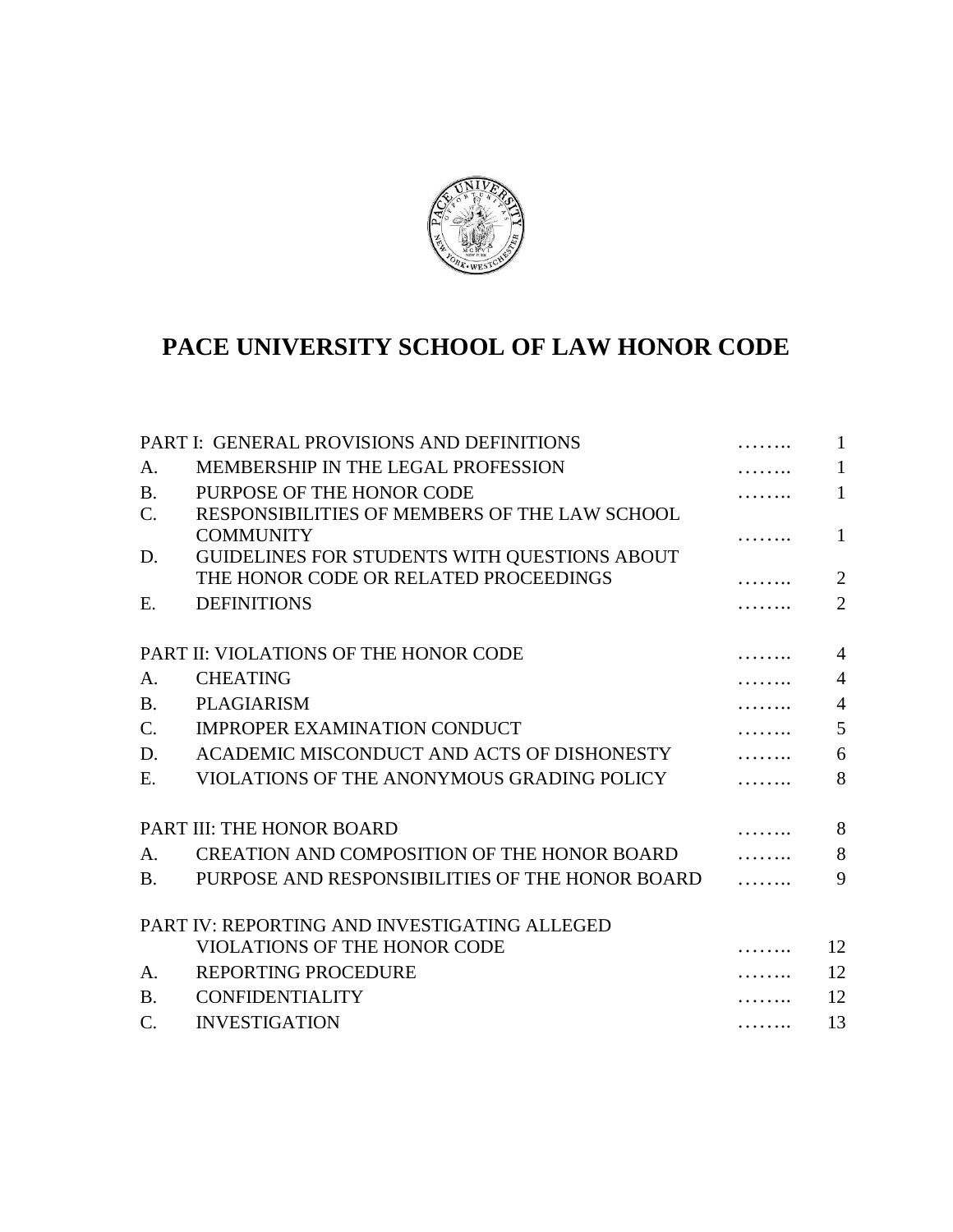| PART V: INFORMAL RESOLUTION AND FORMAL ADJUDICATION |                                                    |   | 15 |
|-----------------------------------------------------|----------------------------------------------------|---|----|
| A.                                                  | <b>INFORMAL RESOLUTION</b>                         |   | 15 |
| <b>B.</b>                                           | <b>FORMAL ADJUDICATION</b>                         |   | 17 |
|                                                     |                                                    |   |    |
| PART VI: APPEAL                                     |                                                    |   | 23 |
| A.                                                  | <b>APPEALS PANEL</b>                               |   | 23 |
| <b>B.</b>                                           | FINALITY OF DECISIONS; MANNER OF APPEAL            |   | 23 |
| C.                                                  | ADDITIONAL INFORMATION PRESENTED ON APPEAL         |   | 24 |
| D.                                                  | <b>CONSIDERATION OF APPEAL</b>                     |   | 25 |
| E.                                                  | <b>DECISION ON APPEAL</b>                          |   | 26 |
| F.                                                  | <b>IMPLEMENTATION OF SANCTIONS</b>                 |   | 26 |
| G.                                                  | FINALITY OF DETERMINATIONS BY APPEALS PANEL        |   | 26 |
|                                                     |                                                    |   |    |
|                                                     | PART VII: RECORD-KEEPING AND MISCELLANEOUS MATTERS |   | 27 |
| A.                                                  | <b>RETENTION OF RECORDS</b>                        |   | 27 |
| <b>B.</b>                                           | EXCEPTIONS TO TIME GUIDELINES AND PERIODS          |   | 27 |
| $\mathbf{C}$ .                                      | REGISTRAR AS AGENT FOR SERVICE OF PROCESS          |   | 28 |
| D.                                                  | <b>HEADINGS</b>                                    | . | 29 |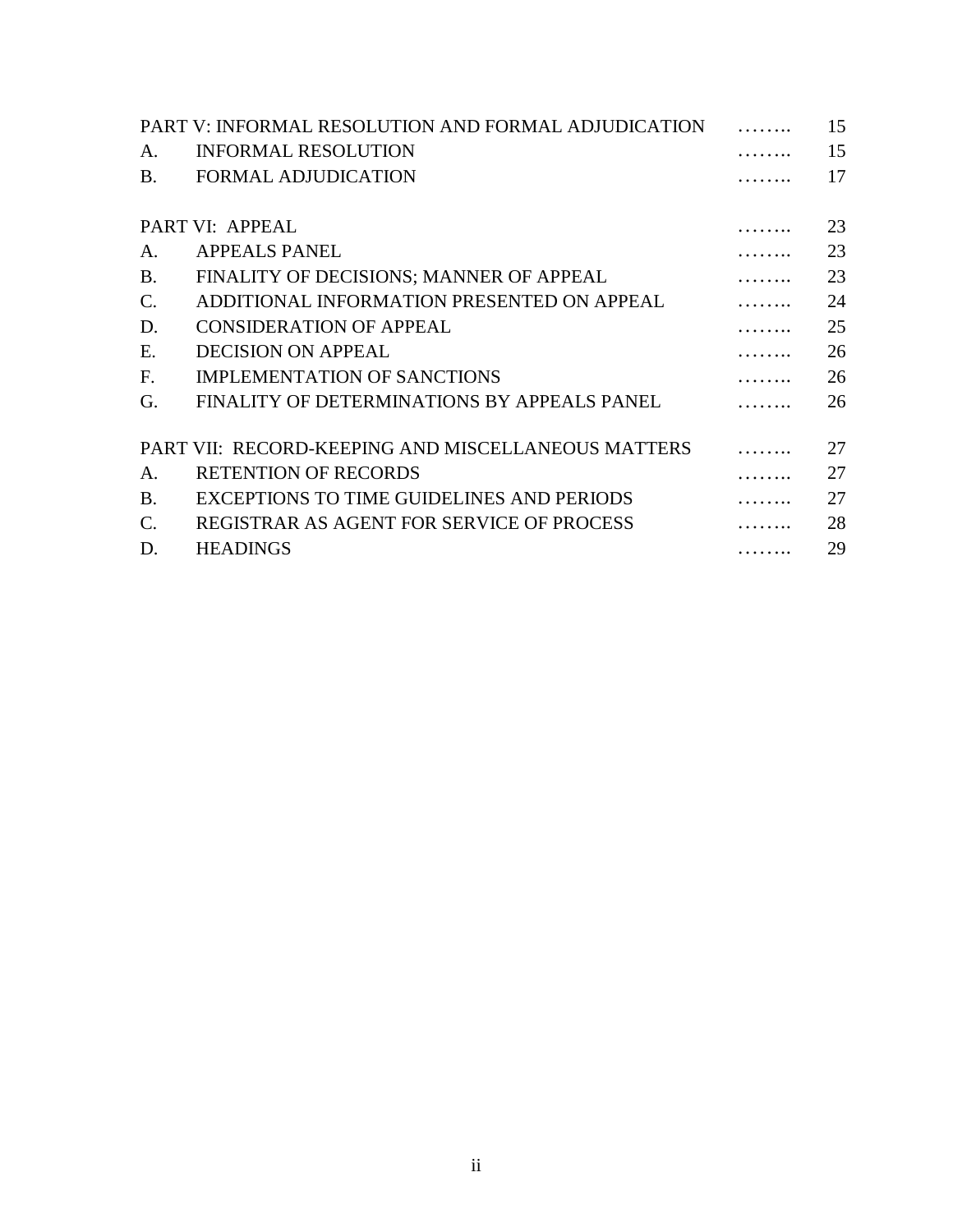# **PART I: GENERAL PROVISIONS AND DEFINITIONS**

#### **A. MEMBERSHIP IN THE LEGAL PROFESSION**

Truthfulness, honor, ethical integrity and respect for others are essential to becoming a member of the legal profession.

#### **B. PURPOSE OF THE HONOR CODE**

An honor code is an integral part of proper and complete professional training. The goal of the Pace University School of Law Honor Code (the "Honor Code") is to produce attorneys who are dedicated to truth and to the promotion of justice, excellence and respect for the law. The Honor Code endeavors to achieve this goal by instilling in each law student the responsibilities of serving the public and the profession in accordance with those values. The success of the Honor Code depends upon the diligence with which Members of the Academic Community ensure that they, as well as others, uphold both the letter and the spirit of the Honor Code.

### **C. RESPONSIBILITIES OF MEMBERS OF THE LAW SCHOOL COMMUNITY**

- 1. *Duty to Report.* Membership in the academic community imposes both an obligation to comply with its rules and the responsibility to assist in the enforcement of these rules. To that end, each Member of the Academic Community has an affirmative duty to report any credible information, knowledge or reasonable belief that a violation of the Honor Code has occurred.
- 2. *Time Period for Reporting.* Any report of an alleged violation of the Honor Code ordinarily should be made within sixty (60) calendar days of discovery of the violation and in all cases must be made within three hundred sixty five (365) days after the date on which the alleged violation occurred. After the three hundred sixty fifth  $(365<sup>th</sup>)$  day on which the alleged violation occurred, no report or complaint of the alleged violation may be made to or entertained, provided, however, that nothing in this paragraph shall be construed to limit the continued consideration by an Investigator, an Adjudicatory Panel or an Appeals Panel of an otherwise timely-made report or complaint of an alleged violation of the Honor Code.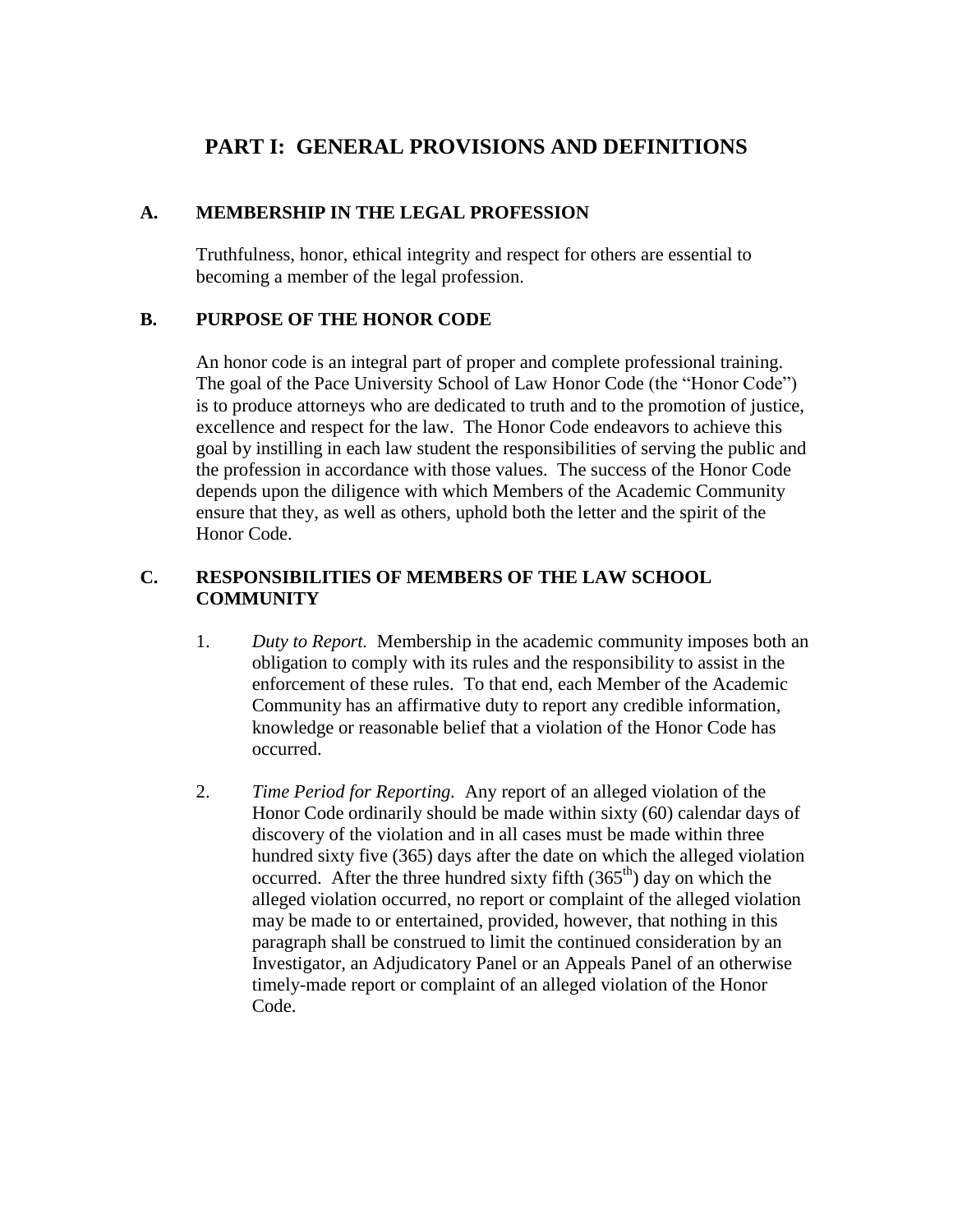#### **D. GUIDELINES FOR STUDENTS WITH QUESTIONS ABOUT THE HONOR CODE OR RELATED PROCEEDINGS**

- 1. If a student has questions about whether a particular course of conduct constitutes or may constitute a violation of the Honor Code, the student is encouraged to consult with the advisors of his or her choosing, including, but not limited to, the Academic Dean of the Law School and the Dean for Students of the Law School.
- 2. If a student receives a notice from the Registrar of a report of an alleged violation of the Honor Code allegedly committed by him or her, the student is encouraged to consult with the advisors of his or her choosing, including, but not limited to, the Academic Dean of the Law School, the Dean for Students of the Law School and legal counsel of the student's choice.

### **E. DEFINITIONS**

As used in this Honor Code, the following terms, whether or not capitalized, shall have the definitions indicated below.

- 1. "*Academic*" means relating to or associated in any way with the Law School program, including curricular, co-curricular and extracurricular activities, such as competition for or participation in a law review, moot court competition, guided research; participation in clinical or externship work or any other activity that the Law School organizes or sanctions.
- 2. "*Adjudicatory Panel*" has the meaning set forth in Part V.B.1.
- 3. *"Anonymous Grading Policy"* has the meaning set forth in Part II.E.
- 4. "*ASC*" means the faculty Academic Standing Committee appointed in accordance with the normal method of appointment to faculty standing committees.
- 5. "*Assignment*" means any work required to be submitted in any academic activity, including by way of illustration and not by way of limitation, examinations, papers, outlines, rough drafts or any other form of required work, whether written or oral.
- 6. "*Case Reporter*" means the records described in and meeting the requirements of Part III.B.2.d.
- 7. "*Code Non-Violation Notation*" has the meaning set forth in Part III.B.2.d.ii.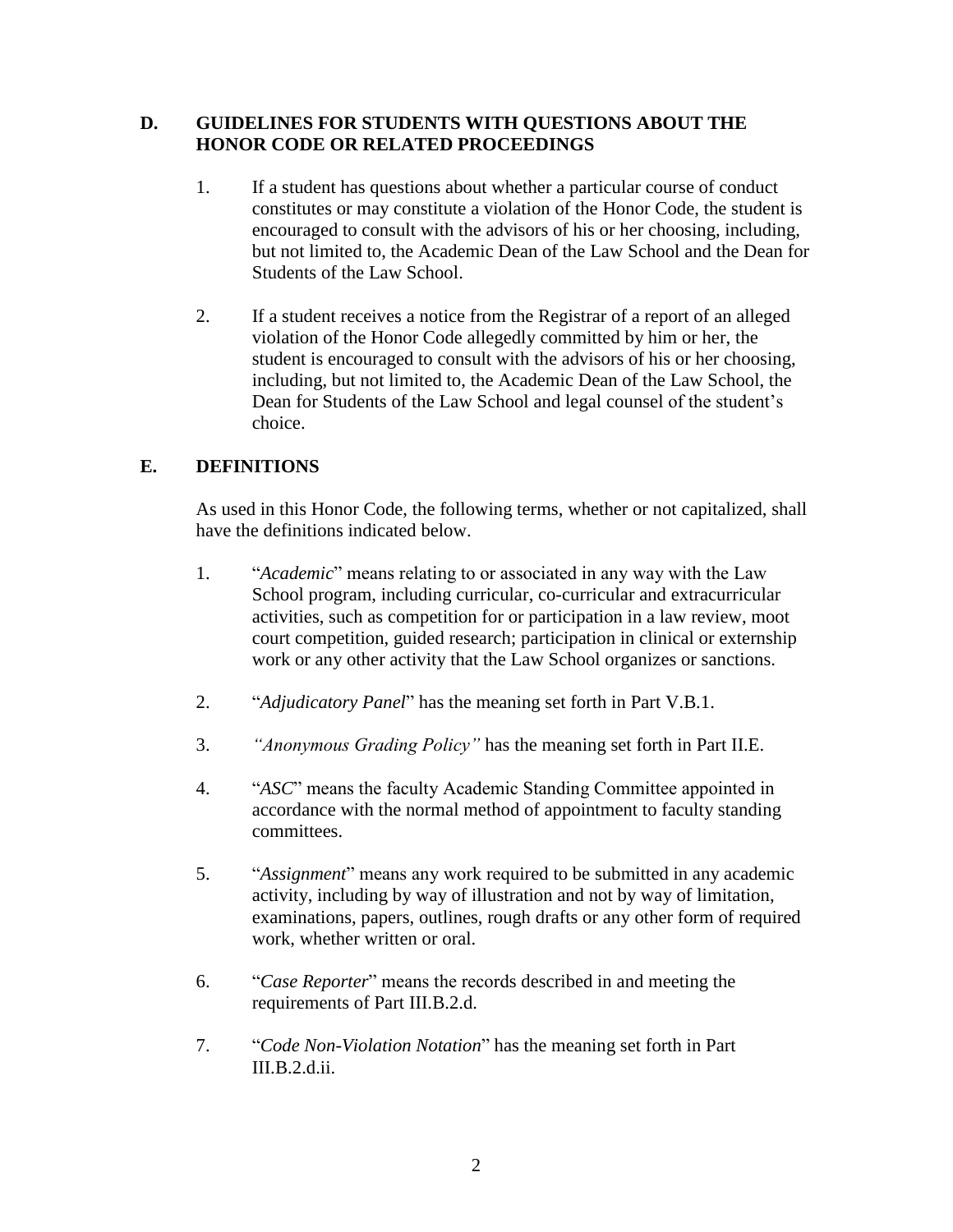- 8. "*Code Violation Notation*" shall have the meaning set forth in Part  $III.B.2.d.i.$
- 9. "*Hearing*" means a hearing by the Adjudicatory Panel pursuant to Part V.B.
- 10. "*Honor Board*" means the student Honor Board appointed by the SBA pursuant to Part III.A.1.
- 11. "*Honor Code*" means this Pace University School of Law Honor Code.
- 12. "*Instructor*" means the person in charge of an academic activity, including by way of illustration and not by way of limitation, a faculty member teaching a course or supervising any other academic activity, a proctor supervising an examination, or any other person (whether faculty, student, staff or someone from outside the Law School community) supervising any academic activity.
- 13. "*Investigator*" or "*Investigators*" means the faculty investigator or investigators, as the case may be, as set forth in Part IV.C.1.
- 14. *"Law Library"* means the Law School library.
- 15. *"Law School"* means Pace University School of Law.
- 16. "*Member of the Academic Community*" means any J.D., LL.M. or S.J.D. student, and any Instructor, faculty member, staff member, organization or administrator of Pace University.
- 17. "*Officer*" or "*Officers*" means such one or more, as the case may be, of the President, Vice-President and Secretary of the Honor Board.
- 18. "*Organization*" means any group that exists for the purpose of engaging in any academic activity.
- 19. "*Plagiarism*" means the use or close imitation of the language or thoughts of another (x) without proper attribution or acknowledgment or (y) any attribution at all, and is further illustrated by the examples in Part II.B.2.
- 20. "*Policies and Procedures Manual*" means the manual of the Honor Board's administrative policies and procedures, as set forth in Part III.B.2.a.
- 21. "*Presiding Member*" means the presiding member of the Adjudicatory Panel who is appointed by the Chairperson of the Academic Standing Committee, as set forth in Part V.B.1.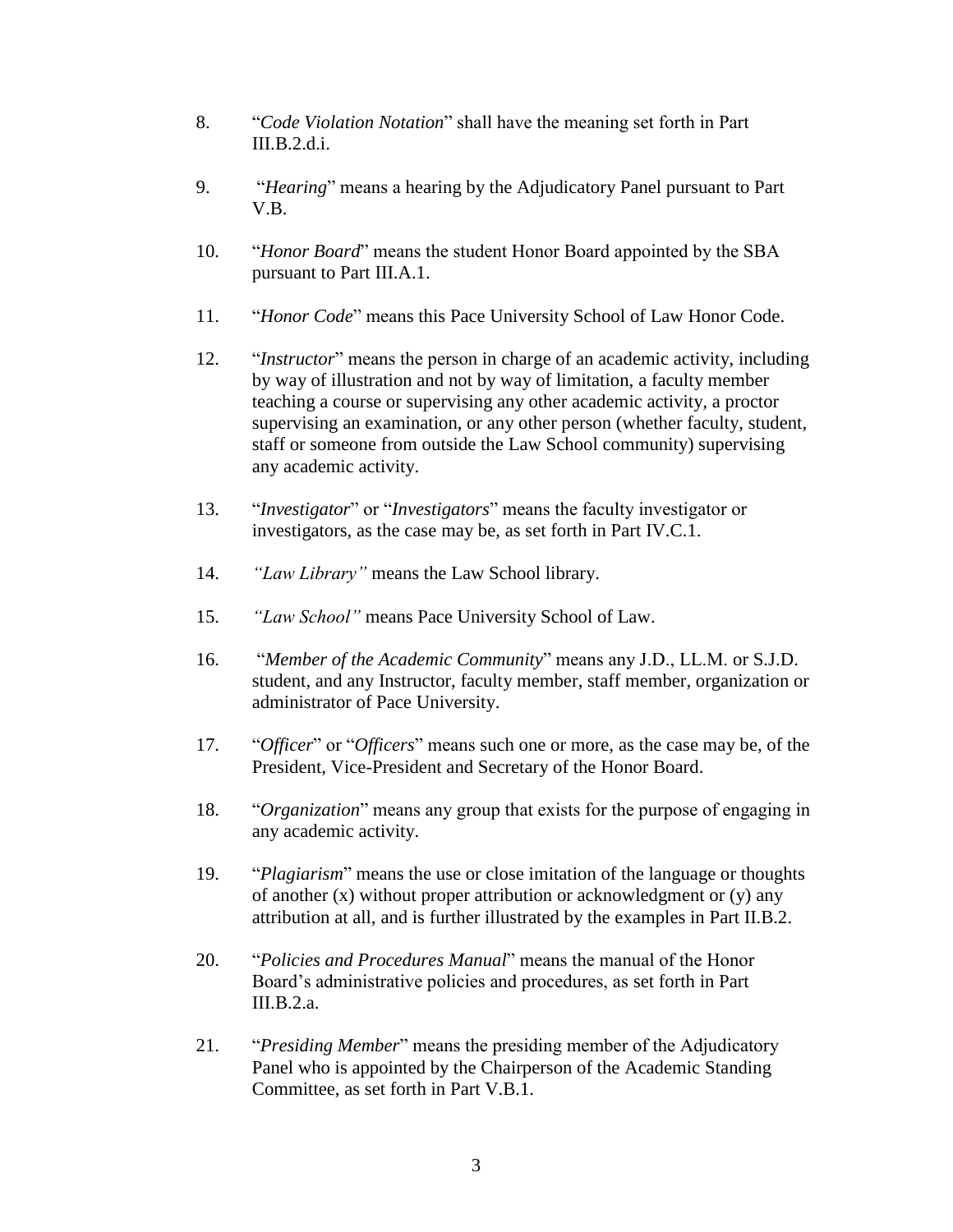- 22. "*Prohibited Material*" means any material, device, information or source of information other than that which the Instructor has stated is proper for use in the preparation or submission of an assignment or examination. If an Instructor has stated in writing to the student individually or to the class as a whole that certain material is expressly permitted in the preparation or submission of any assignment or examination, the student's use of such material is not a violation of the Honor Code.
- 23. *"Registrar"* means the Registrar of the Law School.
- 24. "*Student-Respondent*" means a student whose conduct is the subject of an investigation, hearing or other proceeding due to an alleged or actual violation of the Honor Code.
- 25. "*Student-Appellant*" or "*Student-Appellee*" means a Student-Respondent who takes an appeal or opposes an appeal, as the case may be, to the Appeals Panel.
- 26. "*Same examination*" means a course examination given to more than one section of a course or at more than one time by an Instructor in the same semester, irrespective of whether the multiple administrations of the examination are in the same or different divisions of the Law School.
- 27. "*SBA*" means the Student Bar Association of the Law School, as constituted from time to time.

# **PART II: VIOLATIONS OF THE HONOR CODE**

### **A. CHEATING**

It is a violation of the Honor Code for any student enrolled in or attending classes at the Law School to purposely, knowingly, recklessly or negligently cheat on examinations or in any other academic, scholastic, co-curricular or extracurricular work.

### **B. PLAGIARISM**

.

- 1. It is a violation of the Honor Code for any student enrolled in or attending classes at the Law School to engage in conduct that constitutes plagiarism.
- 2. Plagiarism includes, but is not limited to, the following: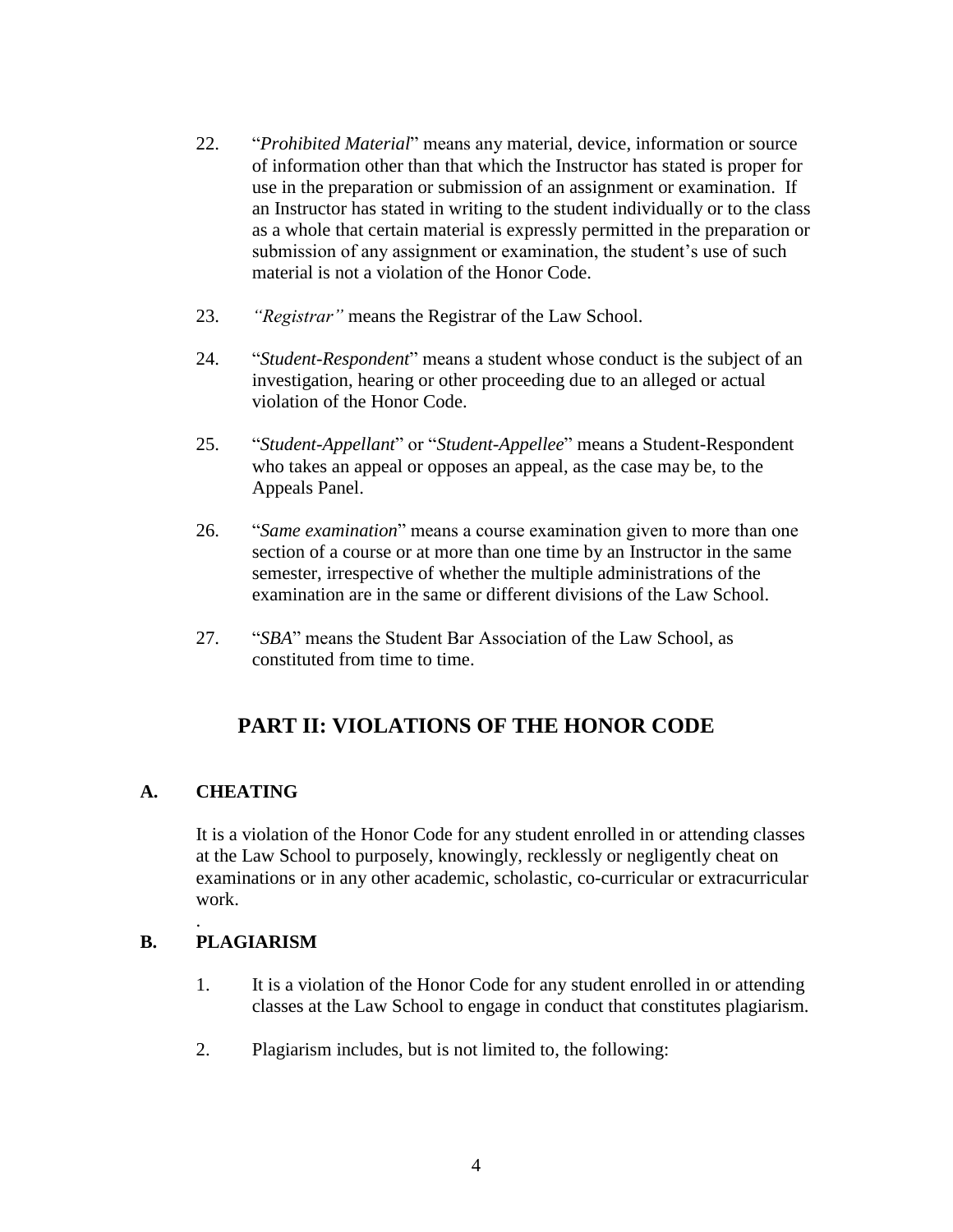- a. *Improper Attribution and Acknowledgment*: It is plagiarism to fail to indicate by quotation marks or indentation all material taken from any outside source. Students must cite the outside source and acknowledge, by specific page citation, all facts or ideas obtained from an outside source.
- b. *Use of Ideas of Another Without Attribution*: Plagiarism includes not only the unattributed use of written language or ideas originated by another person, but also the unattributed use of unwritten ideas or oral expression originated by another person. Students who discuss problems among themselves should be careful not to share or appropriate another's work product or idiosyncratic forms of expressing particular ideas or concepts. All contributions of other individuals to the work must be acknowledged. The attribution requirement presumptively applies to all assignments and take-home examinations. Attribution of another's ideas or language is not required when there is an explicit exemption of the attribution requirement by the person assigning the written work, when the student is writing an in-class final examination or when the person assigning the written work has explicitly exempted the assignment or examination from the attribution requirement.
- 3. Any close parallel to an outside source without attribution raises a rebuttable presumption of plagiarism.

# **C. IMPROPER EXAMINATION CONDUCT**

- 1. It is a violation of the Honor Code for any student enrolled in or attending classes at the Law School to purposely, knowingly, recklessly or negligently engage in improper examination conduct.
- 2. Improper examination conduct includes, but is not limited to, the following:
	- a. Taking an examination for another student or permitting another person to take an examination for oneself.
	- b. Failing to comply with the instructions given by the person administering an examination before, during or after the examination.
	- c. Commencing or continuing to work on an examination before or after the time period permitted for such examination, except as directed by the Instructor.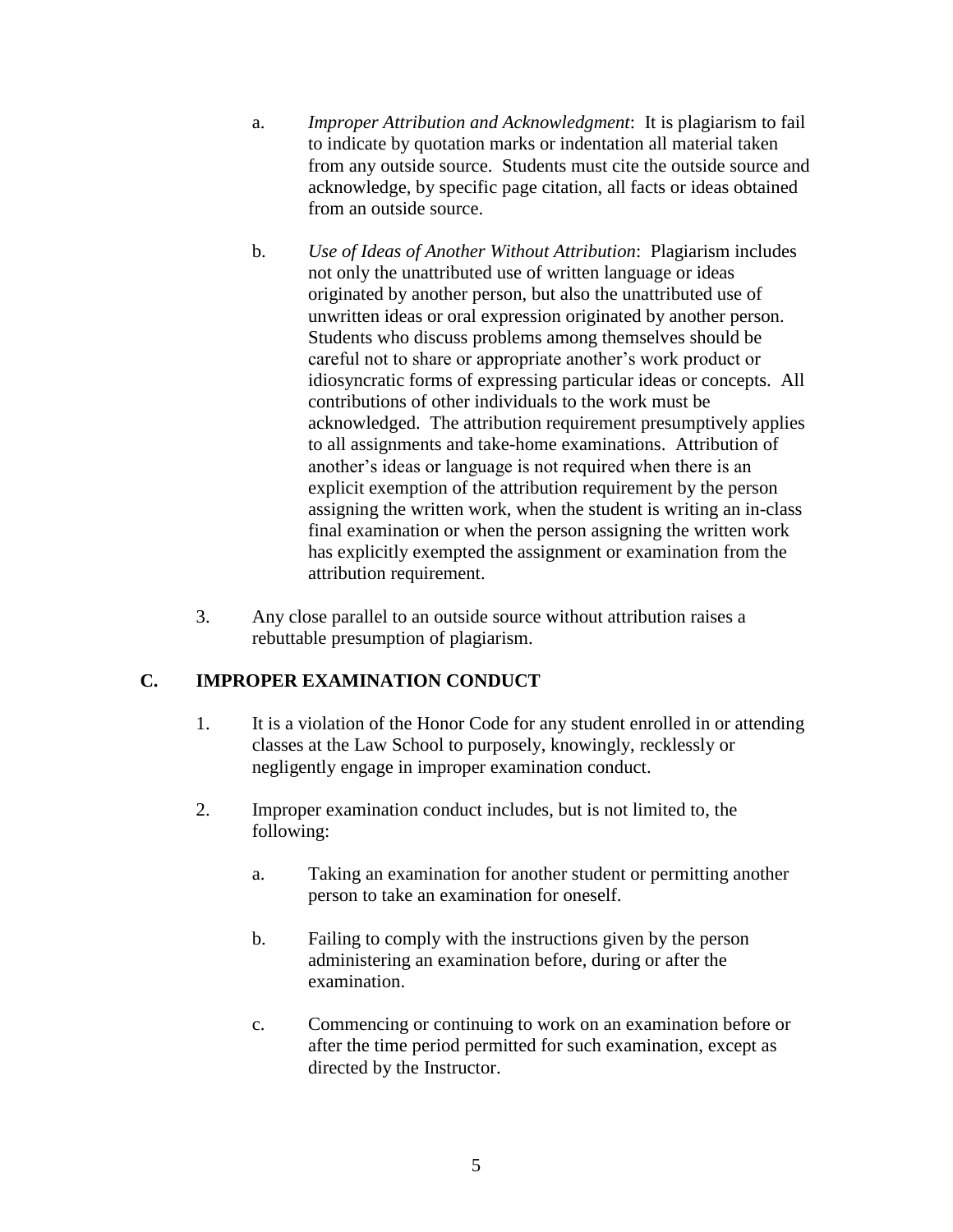- d. Discussing the contents of an examination already taken with another student who will take the same examination.
- e. In preparing any assignment or taking any examination, providing, receiving or using any material, device, information or source of information other than that which the Instructor has stated is proper for use in preparing the assignment or taking the examination.

# **D. ACADEMIC MISCONDUCT AND ACTS OF DISHONESTY**

- 1. It is a violation of the Honor Code for any student enrolled in or attending classes at the Law School to purposely, knowingly, recklessly or negligently engage in any act of academic misconduct.
- 2. It is a violation of the Honor Code for any student enrolled in or attending classes at the Law School to purposely, knowingly, recklessly or negligently engage in any act of dishonesty.
- 3. Acts of academic misconduct and acts of dishonesty include, but are not limited to, the following:
	- a. Invading the administrative security maintained for the preparation and storage of examinations. A student who has come in contact with an examination subject to administrative security must immediately inform the Academic Dean of the Law School. It is a separate violation of the Honor Code to fail to report such an incident to the Academic Dean of the Law School, notwithstanding the possible inadvertence of the invasion.
	- b. Taking, keeping, hiding or damaging the property of the Law School or any Member of the Academic Community, or that of another law school or its faculty or students. Attempting to take, keep, hide or damage such property is also a violation of the Honor Code. This section is intended to include property of the Law Library. This Honor Code does not address other violations of library rules. Those remain subject to the rule-making authority of the Director of the Law Library, the Dean of the Law School or the Dean's designee and such other authority as the University has constituted or empowered from time to time to deal with violations of library rules.
	- c. Interfering with any mail box, including but not limited to, e-mail boxes belonging to a Member of the Academic Community. "Interfering" includes a person's reading, duplicating or damaging material in a mail box not belonging to him or her or removing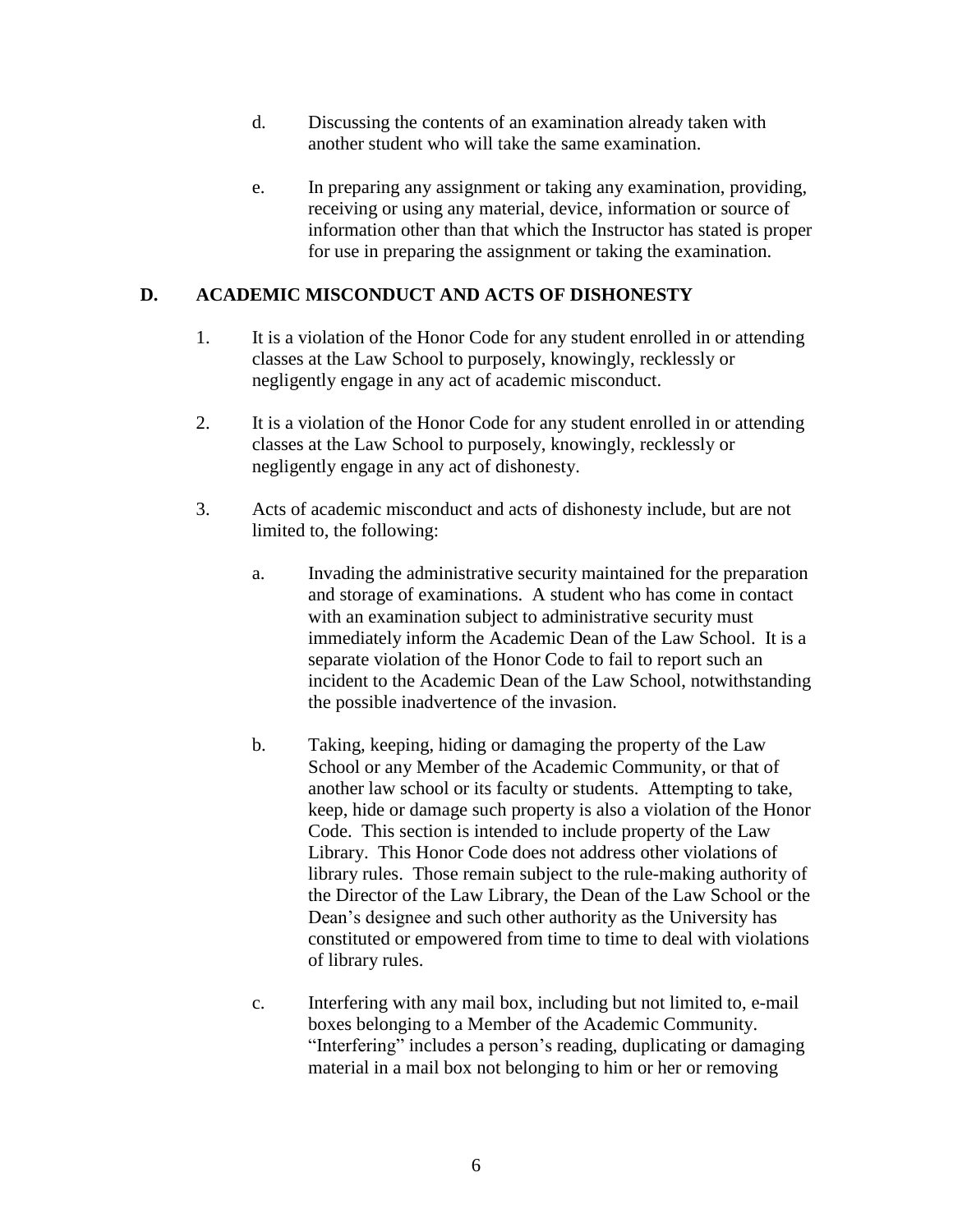material from a mail box of another, without express authorization from the person or organization properly using that mail box.

- d. Accessing, downloading or deleting any material contained in or on any e-mail account, designated network drive or storage device belonging to another Member of the Academic Community, without express authorization from such person.
- e. Misrepresenting facts about oneself or another for the purpose of (i) obtaining an academic, financial or professional benefit or (ii) injuring another Member of the Academic Community academically, financially or professionally. By way of illustration and not by way of limitation, acts of dishonesty prohibited by this Honor Code include (i) providing an employer or a prospective employer any false information about grades and (ii) falsifying or misrepresenting any credentials (whether on a résumé or otherwise, and whether or not in any connection with any search for employment).
- f. Making any false statement regarding any matter concerning this Honor Code to any Investigator, member of the Law School faculty or member of the Honor Board. Making a false statement during any investigation, hearing, appeal or other procedure due to an alleged violation of this Honor Code constitutes a separate and distinct offense from the allegation(s) involved in the original matter.
- g. Failing to adhere to the rules and regulations governing any academic competition, program or activity in which any student participates.
- h. Failing to report a violation of the Honor Code.
- i. Collaborating with another person on an assignment unless students are directed explicitly by the Instructor that they may collaborate on an assignment. Toward this end:
	- i. All assignments shall be presumed to require individual and independent effort, absent explicit directions by the Instructor to the contrary.
	- ii. With respect to any alleged violation of the Honor Code, the burden is on the student or students involved to establish by a preponderance of the evidence that (A) the Instructor explicitly directed students to collaborate in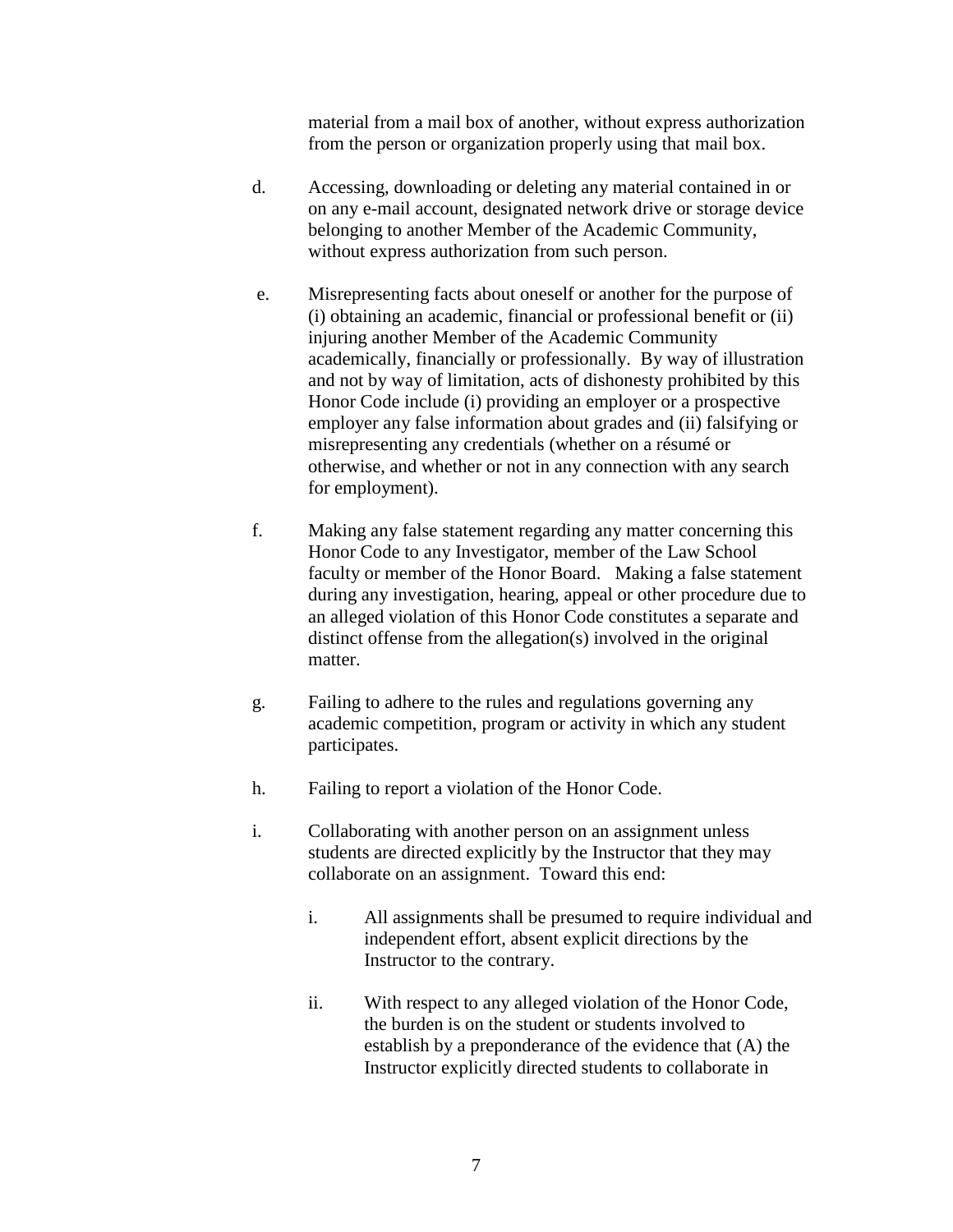regard to the assignment and (B) that their collaboration was exclusively of the type permitted.

- j. Submitting an assignment previously submitted or simultaneously being submitted in another academic course or activity without securing written permission from the Instructor to whom the second submission is made, in the case of work previously submitted, or the written permission of both Instructors, in the case of work being submitted in the same semester.
- k. Giving, receiving or using any Prohibited Material in the course of preparing any assignment or taking an examination.

### **E. VIOLATIONS OF THE ANONYMOUS GRADING POLICY**

- 1. It is a violation of the Honor Code for any student enrolled in or attending classes at the Law School to purposely, knowingly, recklessly or negligently engage in any conduct that violates or attempts to violate the Law School's strict policy of anonymity in the administration and grading of assignments and final examinations (the "Anonymous Grading Policy").
- 2. By way of illustration and not by way of limitation, it is a violation of the Anonymous Grading Policy to place on any assignment or examination a name, social security number or any other personally identifying information other than the number issued by the Registrar in conjunction with such assignment or examination.
- 3. Notwithstanding the foregoing, the provisions of this Part II.E. shall not apply to any assignment or examination that is exempted explicitly by the Instructor from the Anonymous Grading Policy.

# **PART III: THE HONOR BOARD**

### **A. CREATION AND COMPOSITION OF THE HONOR BOARD**

- 1. Beginning in the first academic term following the adoption of this Honor Code, the SBA shall appoint an Honor Board to be comprised of a minimum of ten (10) students and a maximum of twenty (20) students.
- 2. The Honor Board shall be comprised of students from the upper-level day and evening classes (i.e., 2L, 3L, 4L). Under ordinary circumstances, the Honor Board should include at least one (1) representative from each upper-level class and from each division (i.e., day and evening).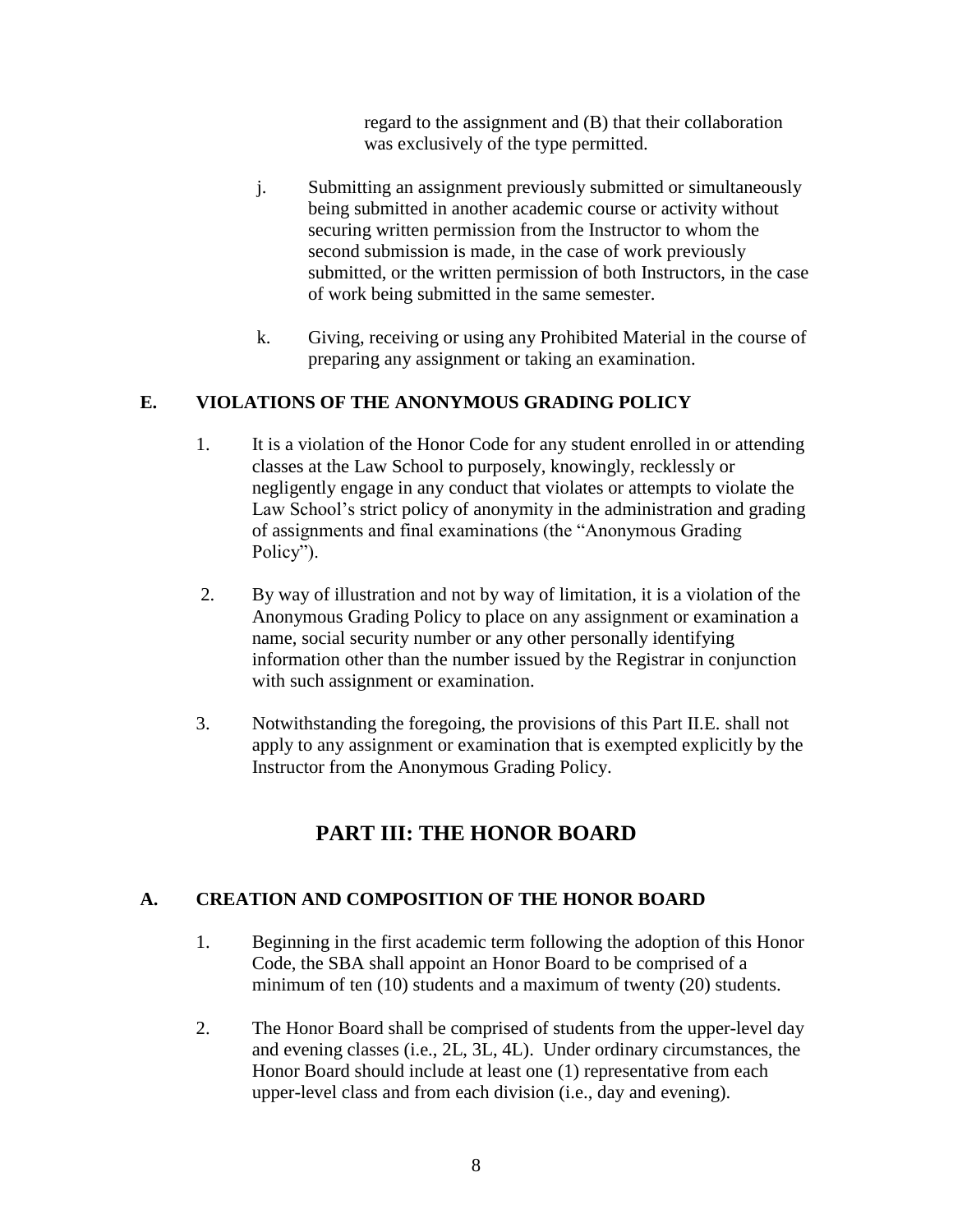Ordinarily this means that the Honor Board will include one (1) secondyear student from the day division, one (1) second-year student from the evening division and so on. If, after due diligence, the SBA is unable to draw qualified members from a particular class or division, the SBA may fill the vacant positions with qualified members from any class or division. Every Spring semester, the SBA shall select members from the nongraduating classes to begin service the following Fall semester. The SBA may select students during the year to fill any vacancies that may occur.

- 3. All Honor Board members must be in good academic standing as defined from time to time by the faculty. Membership on the Honor Board ordinarily continues throughout a student's attendance at the Law School, except that membership shall terminate automatically upon a member's resignation from the Honor Board, his or her conviction of a violation of the Honor Code or his or her failure to remain in good academic standing.
- 4. Every Spring semester, the Honor Board shall elect, from among its members, a President, Vice-President and a Secretary. Each Officer shall serve for a term of one (1) year. The Officers shall be elected according to the procedures set forth in the Honor Board's Policies and Procedures Manual (as set forth in Part III.B.2.a) and shall have the duties described therein. The Honor Board also shall elect from among its members a Chairperson for the Philip B. Blank Lecture Committee to perform such duties in connection with that lecture as the faculty may request from time to time. The Chairperson for this Committee may be any member or Officer of the Honor Board other than the President.

#### **B. PURPOSE AND RESPONSIBILITIES OF THE HONOR BOARD**

- 1. The Honor Board shall work with the Investigators and members of the ASC on matters concerning this Honor Code, as requested by the faculty from time to time. The Honor Board also shall endeavor to promote student interest in and awareness of the ethical concerns and duties of law students and members of the legal profession.
- 2. To accomplish these ends, the Honor Board shall:
	- a. Create and maintain a Policies and Procedures Manual that shall specify, among other things, procedures for electing Officers and such other matters of administrative importance as the members of the Honor Board shall determine from time to time, provided, however, that no provision of the Policies and Procedures Manual may be inconsistent with any provision of this Honor Code. The Policies and Procedures Manual and any changes thereto shall be adopted by a two-thirds (2/3) vote of a quorum of Honor Board members and may be modified in like manner.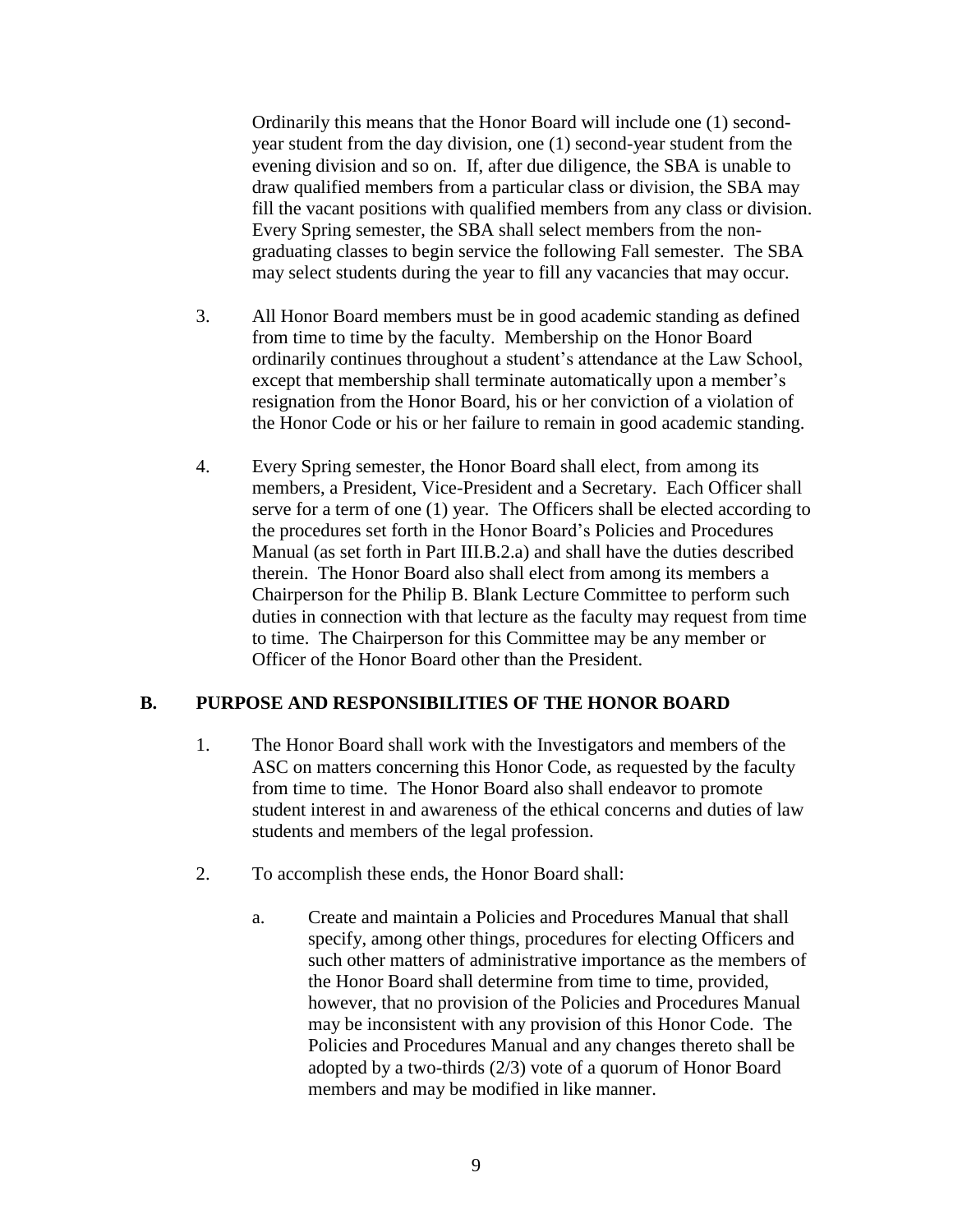- b. Propose to the ASC, for its consideration, such amendments to or modifications of the Honor Code as the Honor Board may consider appropriate from time to time.
- c. With respect to all cases arising under the Honor Code, publicize and retain records as provided in Part VII.A.
- d. Maintain a Case Reporter (a "Case Reporter") that includes the following information:
	- i. *Code Violation Notations.* For each allegation resulting in a final determination (whether by informal resolution or formal adjudication) that a student has violated the Honor Code, the Case Reporter shall contain (A) a notation of the violation of the Honor Code; (B) a summary of the evidence; (C) a notation of the sanction(s) imposed against the Student-Respondent; and (D) the names of the Investigator(s), the members of the Adjudicatory Panel, and/or the members of the Appeals Panel, as applicable (together, a "Code Violation Notation"). If such determination is reached by informal resolution, the Investigator(s) shall prepare the Code Violation Notation, as set forth in Part V.A.4. If such determination is made by formal adjudication, the Adjudicatory Panel shall prepare the Code Violation Notation, as set forth in Part V.B.11.a, subject to reversal, alteration or modification by the Appeals Panel. A Code Violation Notation shall not include the name of the Student-Respondent and shall not include the name of the person reporting the alleged violation(s) of the Honor Code pursuant to Part IV.A.
	- ii. *Code Non-Violation Notations.*For each allegation that does *not* result in a final determination (whether by informal resolution or by formal adjudication) that a student has violated the Honor Code, the Case Reporter shall contain (A) a notation of the alleged violation of the Honor Code; (B) a summary of the evidence; (C) a notation of any recommendation made in connection with the resolution of the allegation; and (D) the names of the Investigator(s), the members of the Adjudicatory Panel and/or the members of the Appeals Panel, as applicable (together, a "Code Non-Violation Notation"). If such determination is made at any time prior to the issuance a decision by an Adjudicatory Panel (i.e., through dismissal by the Investigator or by informal resolution prior to the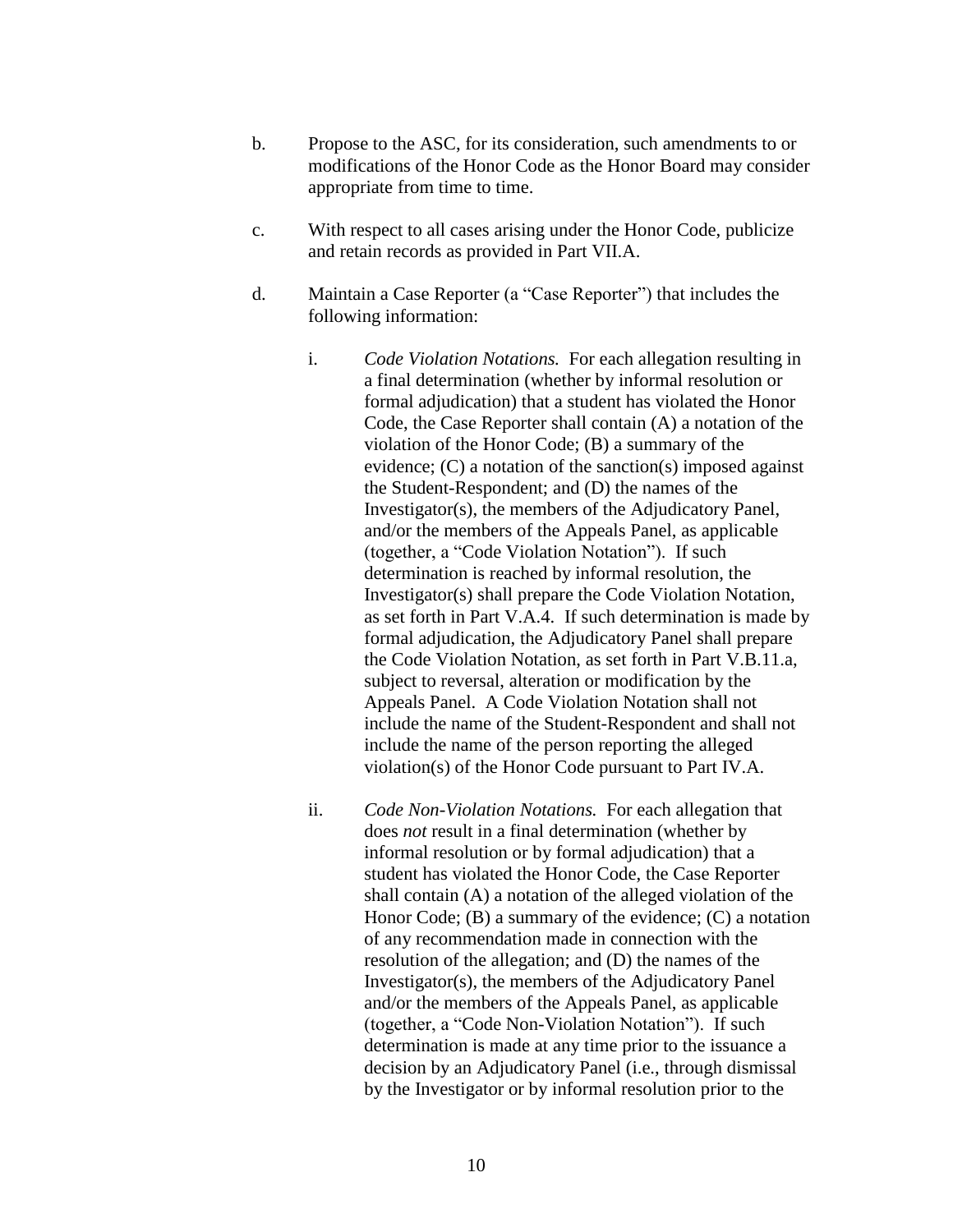issuance of a decision by an Adjudicatory Panel), then the Investigator shall prepare the Code Non-Violation Notation, as set forth in Parts IV.C.6 and V.A.4. If such determination is reached by the Adjudicatory Panel, then the Adjudicatory Panel shall prepare the Code Non-Violation Notation, as set forth in Part V.B.11.b, subject to reversal, alteration or modification by the Appeals Panel. A "Code Non-Violation Notation" shall *not* include the names of, nor any identifying information about, the Student-Respondent, any person reporting the alleged violation(s) of the Honor Code pursuant to Part IV.A or any individual involved with the case other than the names of the Investigator(s), the members of the Adjudicatory Panel and/or the members of the Appeals Panel, as applicable.

- e. Keep the Case Reporter updated in a timely fashion and make a copy of it available to the Members of the Academic Community either on reserve in the Law Library or, with respect to additions to the Case Reporter made after January 1, 2008, on the Law School intranet site or in a similarly accessible manner.
- f. Submit a copy of any Code Violation Notation for publication in the Law School newspaper, on a designated Honor Board bulletin board, on the Law School's intranet site or in a similarly accessible manner.
- g. As requested by the faculty from time to time, participate in any student orientation program for the purpose of:
	- i. Providing all students with a copy of the Honor Code.
	- ii. Making to each class in each division an oral presentation that is designed to instill high regard for accepted principles of academic honesty and student conduct, as set forth herein, and the ethical conduct required by the Law School and the legal profession. By way of illustration and not by way of limitation, the Honor Board should describe and explain to students the following:
		- (A) Ethical and professional standards to be maintained in interactions with all members of the legal community.
		- (B) The meaning of plagiarism and examples of the same.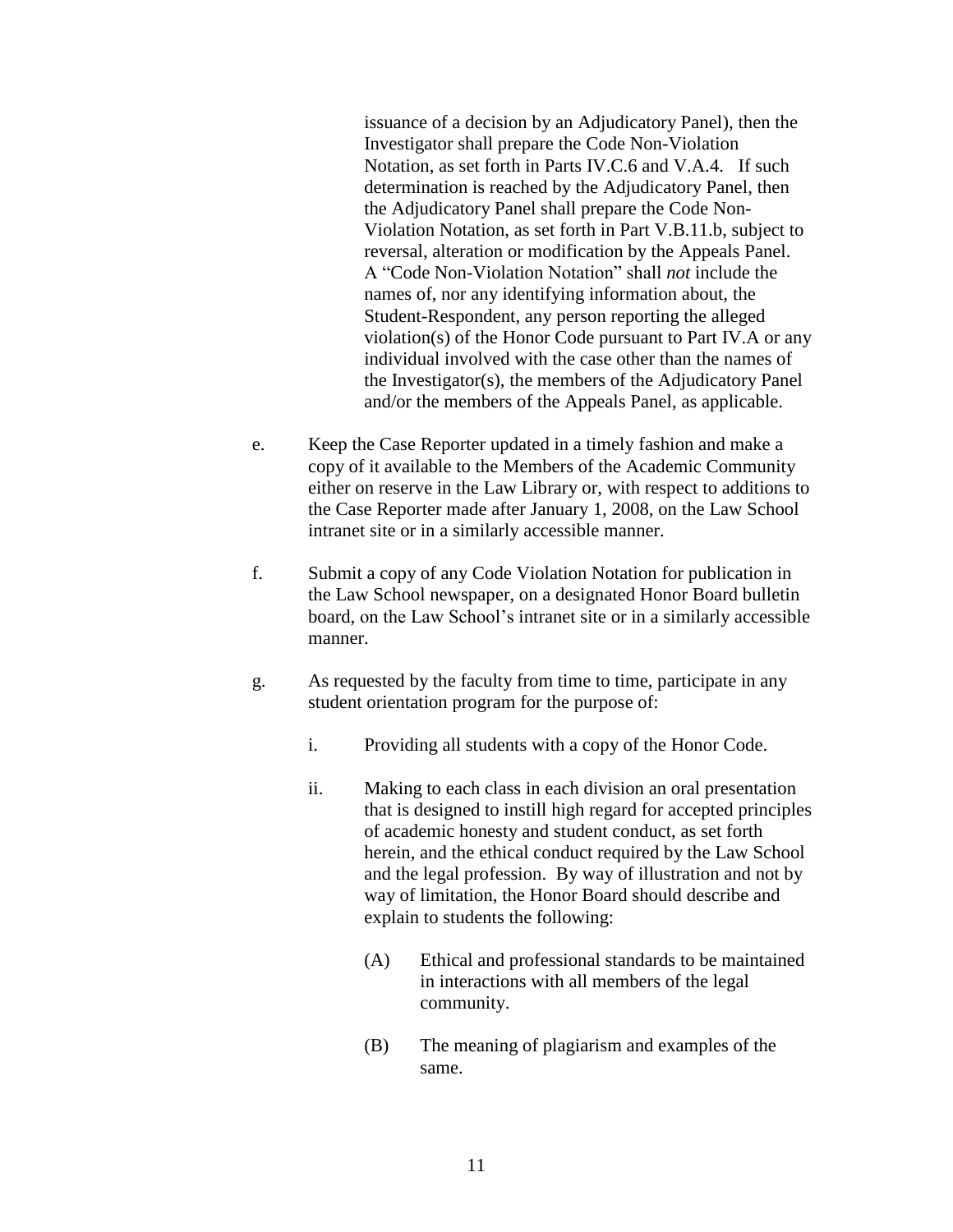- (C) The appropriate use of academic equipment, subscriptions and resources.
- (D) The consequences for falsification or misrepresentation of any credentials, especially on a student's résumé or transcript.

# **PART IV: REPORTING AND INVESTIGATING ALLEGED VIOLATIONS OF THE HONOR CODE**

### **A. REPORTING PROCEDURE**

If any Member of the Academic Community has a reasonable basis to believe that a violation of the Honor Code has occurred, such Member of the Academic Community has an affirmative duty to report the violative conduct. The procedures for reporting such conduct are as follows:

- 1. The person reporting such conduct should do so in a signed writing that (a) contains a reasonably detailed statement of the alleged violation of the Honor Code and the person(s) involved and (b) is addressed to the Chairperson of the ASC.
- 2. A report of an alleged violation of the Honor Code described in Part IV.A.1 must be delivered to the Registrar, who shall provide notice of its receipt to one or more of the Investigators or to the Chairperson of the ASC. If either but not both an Investigator and the Chairperson of the ASC receives such notice from the Registrar, he or she should make reasonable efforts to communicate receipt of such notice to the other and to the President of the Honor Board.
- 3. The Investigator(s) shall then commence an investigation pursuant to Part IV.C.

# **B. CONFIDENTIALITY**

- 1. A person who reports an alleged violation of the Honor Code must make reasonable efforts to prevent widespread dissemination of information about the allegations.
- 2. Except as provided in Parts III.B.2.c through III.B.2.f inclusive, the Dean of the Law School, the Academic Dean of the Law School, the Investigators, the Chairperson of the ASC, members of the ASC and Officers and members of the Honor Board must make reasonable efforts to prevent widespread dissemination of any alleged violation of the Honor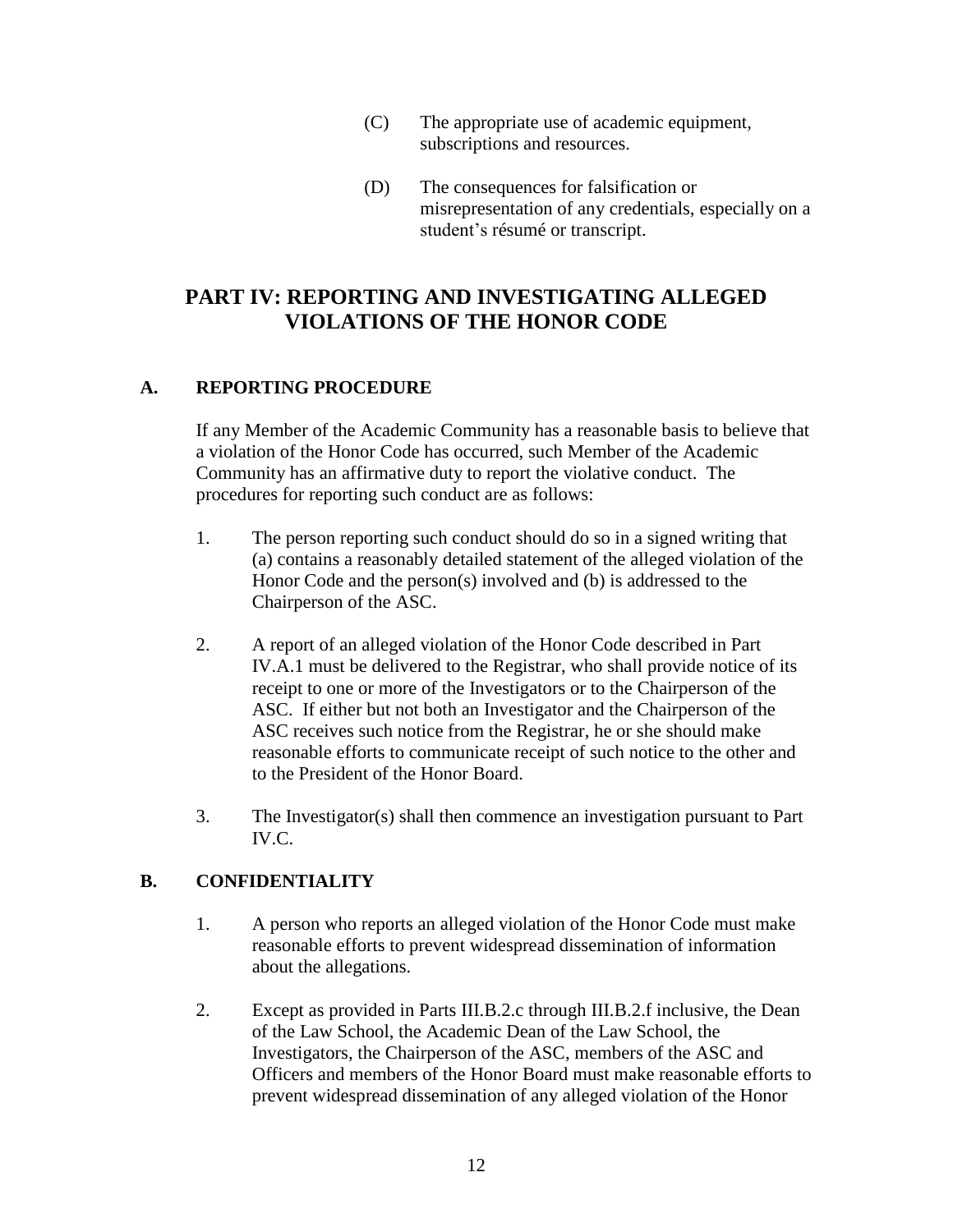Code and any investigation, proceeding or resolution pursuant hereunder, provided, however, that there shall be no limitation on an Investigator's ability to inform a person who reports an alleged violation of the Honor Code about the status or result of the investigation of that alleged violation.

### **C. INVESTIGATION**

- 1. The Nominating Committee of the Law School shall name as Investigators two (2) members of the tenured or tenure-track faculty (each an "Investigator," and together the "Investigators"), such Investigators to be appointed for staggered three (3) year terms. The Nominating Committee must consider the views of the Honor Board as to which faculty members would be appropriate Investigators. Notwithstanding the foregoing, as soon as practicable after the adoption of this Honor Code, the Nominating Committee shall appoint one (1) Investigator for an initial term of two (2) years and one (1) Investigator for an initial term of three (3) years. Upon the expiration of or vacancy in any Investigator's term, the Nominating Committee shall select his or her replacement for such successive term or remainder of the existing term as may be appropriate. Upon the expiration of an Investigator's term, he or she may be selected by the Nominating Committee to serve another term.
- 2. The Investigators shall investigate all allegations of violations of the Honor Code in such manner or manners as they shall agree between themselves. Each Investigator must consider asking one or more members of the Honor Board to assist in each investigation. By way of illustration and not by way of limitation, the Investigators may (a) decide to work on a case together in whole or in part; (b) decide that only one of them will bear responsibility in whole or in part for a particular case; and (c) ask or decline to ask one or more members of the Honor Board to assist in the investigation.
- 3. At the beginning of each academic year, the Investigators shall meet with members of the Honor Board to discuss such interests of mutual concern as they together shall determine, including, by way of illustration and not by way of limitation, how the Investigators shall communicate with the Honor Board and vice versa.
- 4. In conducting an investigation, the Investigator(s) may speak to anyone about the allegations or the circumstances leading to the filing of the allegations, including by way of illustration and not by way of limitation, the Student-Respondent, the person alleging the violation of the Honor Code, any witnesses to the alleged violation, the Dean of the Law School, the Academic Dean of the Law School and other members of the Academic Standing Committee, provided, however, that prior to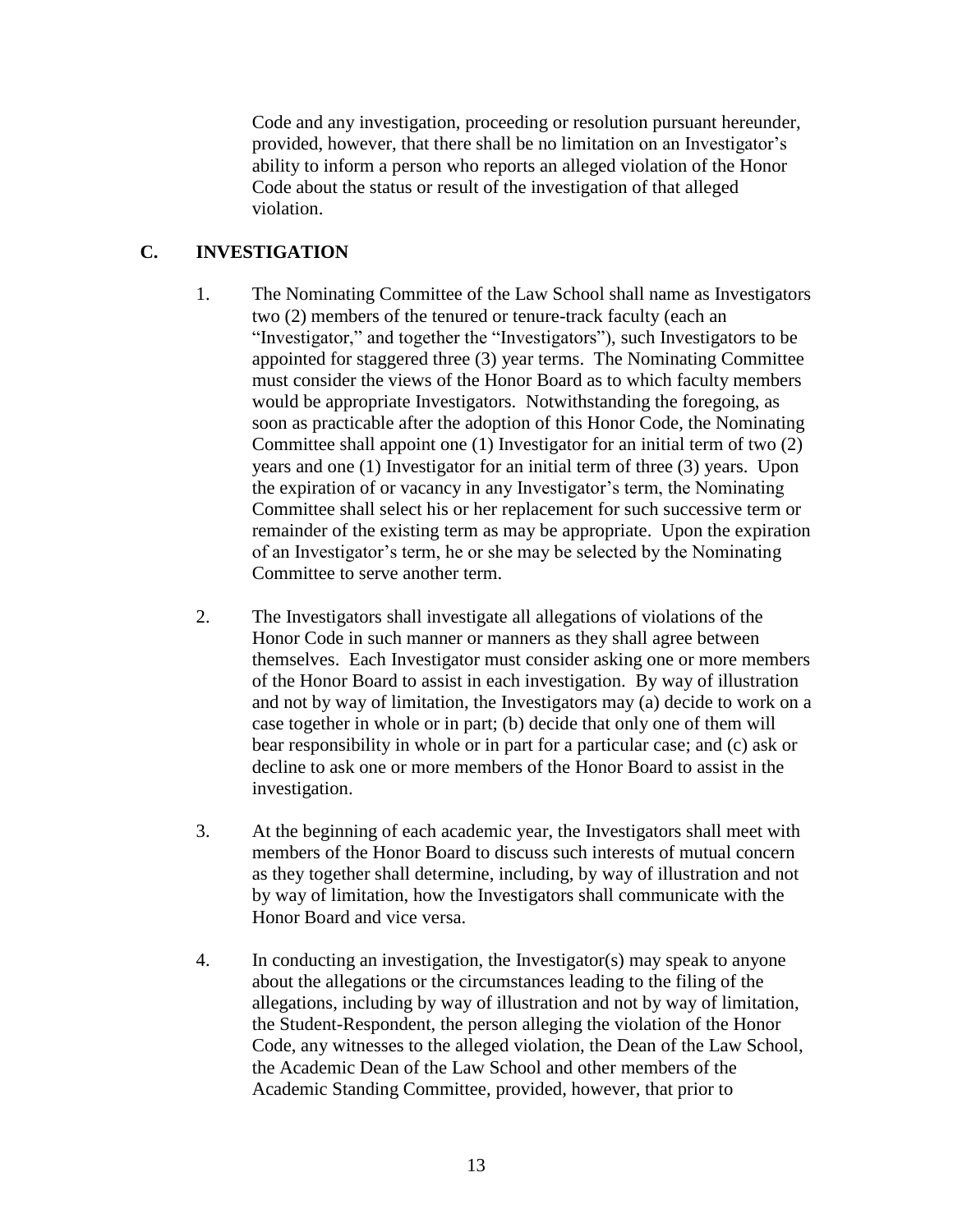communicating directly with any Student-Respondent, the Investigator shall notify the Student-Respondent by writing delivered to the Registrar that the Investigator wishes to communicate with the Student-Respondent for purposes of investigating the Student-Respondent's alleged violation of the Honor Code. The Registrar shall make a good faith effort to inform such student of receipt of the same by communicating with the student. This communication shall be made by e-mail to the student at his or her Law School e-mail address and by first-class mail to the student at the local address last on file with the Registrar and additionally may be made in person, by telephone or by other means.

- 5. In conducting an investigation, the Investigator(s) may request from any person any information or documents as such Investigators shall determine appropriate in the exercise of sole and absolute discretion, including by way of illustration and not by way of limitation, the identity of any potential witness.
- 6. The Student-Respondent may choose whether or not to speak with an Investigator and whether or not to produce any information or documents requested by an Investigator. However, if the Student-Respondent does not speak with or produce the information or documents requested by an Investigator, then the Investigator(s), the Adjudicatory Panel, the Appeals panel and any member of the ASC may make an adverse inference from the Student-Respondent's choice not to speak with the Investigator(s) and/or not to produce the information or documents requested by an Investigator.
- 7. An Investigator has the sole and absolute discretion to dismiss any allegation(s) of violations of the Honor Code, if the Investigator believes that such dismissal is appropriate and reasonable under the circumstances. In such an instance, the Investigator shall prepare a Code Non-Violation Notation, as set forth in Part III.B.2.d.ii.
- 8. An Investigator should conclude any investigation of any allegation(s) of violation(s) of the Honor Code within a reasonable period after the receipt of notice of such violation(s). Such conclusion may be made by dismissal, informal resolution or a decision to proceed by formal hearing, as set forth in Part V. Any conclusion made within four (4) calendar months of the date on which the Investigator receives notice of the alleged violations(s) presumptively is made within a reasonable time.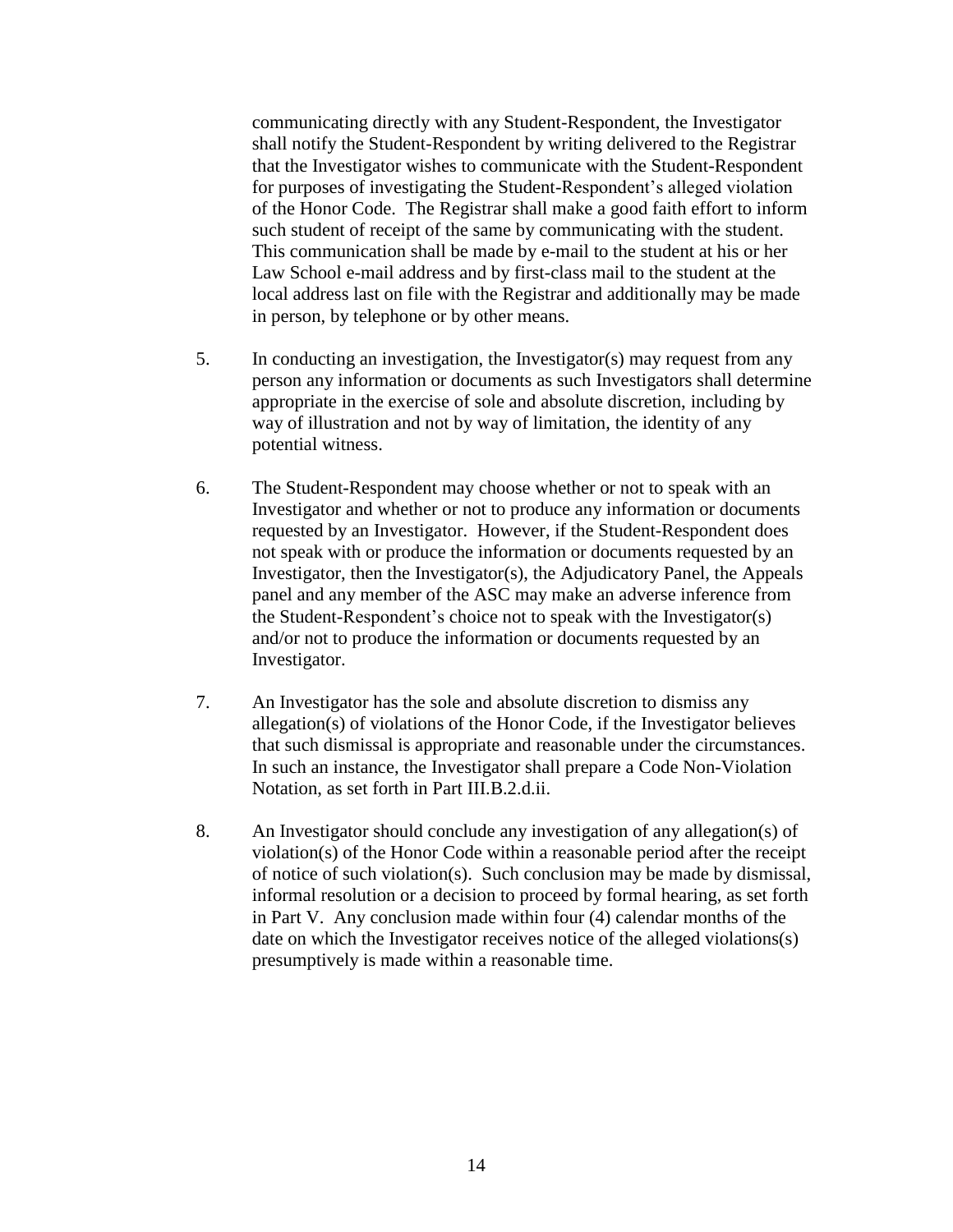# **PART V: INFORMAL RESOLUTION AND FORMAL ADJUDICATION**

### **A. INFORMAL RESOLUTION**

- 1. An Investigator is expressly vested with the sole and absolute discretion to offer an informal resolution of allegation(s) of violation(s) of the Honor Code to a Student-Respondent. In connection with reaching such an informal resolution, an Investigator is free to enter into negotiations with the Student-Respondent. An informal resolution may, but need not, be based on a final determination of whether or not the Student-Respondent violated the Honor Code.
- 2. An informal resolution pursuant to this Part V.A. or a formal resolution pursuant to Part V.B.7. may include, but is not limited to, any one or more of the following sanctions:
	- a. Private reprimand.
	- b. Public reprimand.
	- c. Community service.
	- d. Dismissal from any law review.
	- e. Failure of a course.
	- f. Repetition of a failed course.
	- g. Notation of the alleged violation(s) of the Honor Code and/or the resolution of such allegation(s) on the Student-Respondent's permanent record.
	- h. Suspension.
	- i. Expulsion from the Law School.

This list is for illustrative purposes only and in no way restricts the sole and absolute discretion of the Investigator to offer, and the ability of the Adjudicatory Panel and the Appeals Panel, as the case may be, to impose cumulative, additional or alternative sanctions or recommendations that seem appropriate and reasonable under the circumstances.

3. An offer of an informal resolution of the allegation(s) of violation(s) of the Honor Code shall be memorialized in writing by the Investigator and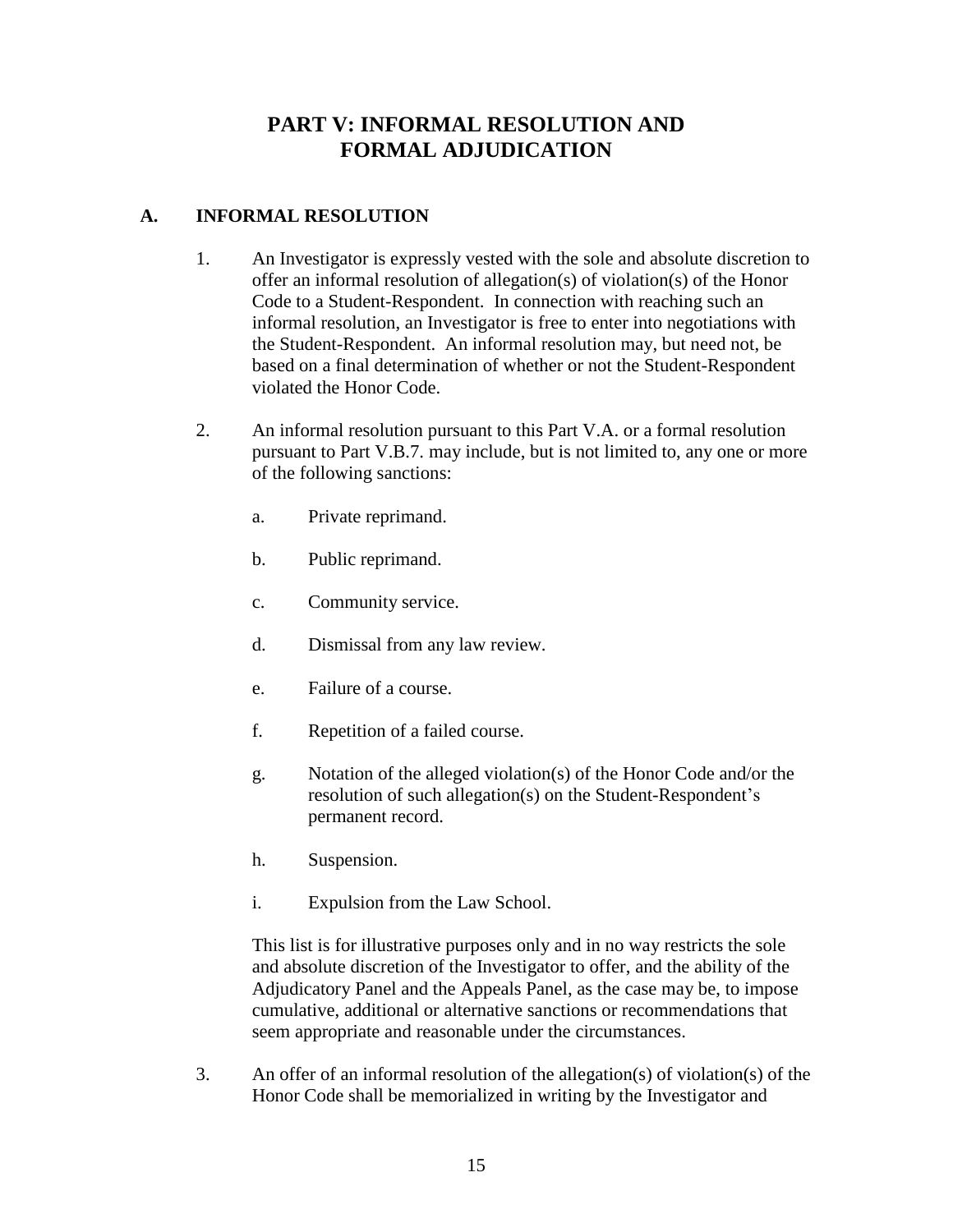delivered to the Registrar, who shall make a good faith effort to inform the Student-Respondent of its receipt. Such communication shall be made by e-mail to the student at his or her Law School e-mail address and by firstclass mail to the student at the local address last on file with the Registrar and additionally may be made in person, by telephone or by other means.

The Student-Respondent shall have up to, but not more than, ten (10) business days from the date of delivery of the offer of an informal resolution to the Registrar to accept it. Any such acceptance shall be made by the Student-Respondent by signing and returning to the Registrar a copy of the written memorialization of the offer of informal resolution. Upon failure by the Student-Respondent to timely accept an offer of informal resolution, the offer shall be deemed rejected.

- 4. Upon acceptance by the Student-Respondent of an informal resolution, the Investigator shall prepare a "Code Violation Notation" or "Code Non-Violation Notation," as applicable, as set forth in Part III.B.2.d.
- 5. Acceptance by the Student-Respondent of an informal resolution shall end the matter for all purposes other than implementation of the informal resolution(s). No appeal of any kind, whether to the Dean of the Law School or to any other person, may be taken from an informal resolution.
- 6. The Dean of the Law School and the Student-Respondent shall fully implement, without modification, any settlement negotiated by the Investigator(s) and accepted by the Student-Respondent.
- 7. After investigation of the alleged violation(s) of the Honor Code, an Investigator has the sole and absolute discretion, but is not required, to decide to proceed by formal hearing (whether because the Investigator believes that a formal resolution is appropriate or because the Investigator is unable to resolve the complaint in a manner acceptable to both the Student-Respondent and the Investigator).
- 8. If the Investigator decides to proceed by formal Hearing, the Investigator shall notify the Chairperson of the Academic Standing Committee to schedule a Hearing by the Adjudicatory Panel pursuant to Part V.B.2.
- 9. Within a reasonable time prior to the Hearing, the Investigator shall deliver to the Registrar a clear and concise statement of the alleged violation(s) of the Honor Code allegedly committed by the Student-Respondent. The Registrar shall make a good faith effort to inform the Student-Respondent of such receipt. Such communication shall be made by e-mail to the student at his or her Law School e-mail address and by first-class mail to the student at the local address last on file with the Registrar and additionally may be made in person, by telephone or by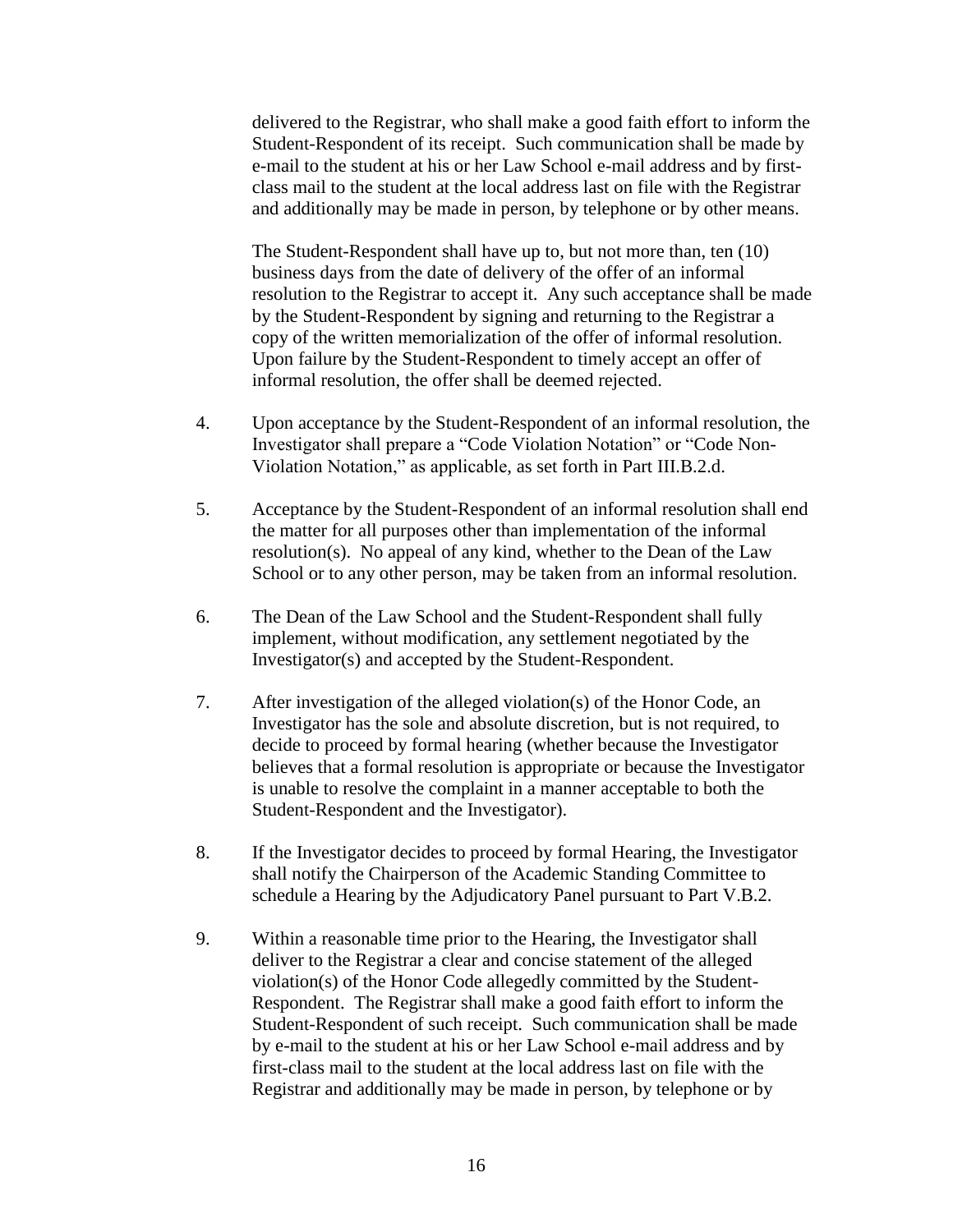other means. Any delivery to the Registrar required by this paragraph that is made on or before the tenth  $(10<sup>th</sup>)$  calendar day prior to the commencement of the Hearing is presumptively made within a reasonable time prior to the Hearing.

10. Nothing shall prevent an Investigator from reaching an informal resolution with a Student-Respondent at any time prior to the issuance of a written decision by the Adjudicatory Panel, as provided in Part V.B.11.

# **B. FORMAL ADJUDICATION**

- 1. *Composition of Adjudicatory Panel*. Formal adjudications of allegation(s) of violation(s) of the Honor Code shall be conducted by an Adjudicatory Panel ("Adjudicatory Panel"), which shall consist of three (3) members of the Honor Board appointed by the Vice-President and two (2) members of the tenured or tenure-track faculty (other than any Investigator, the Chairperson of the ASC or an *ex officio* member of the ASC) appointed by the Chairperson of the ASC. The Chairperson of the ASC shall appoint one (1) of the two (2) faculty members as the presiding member of the Adjudicatory Panel (the "Presiding Member"). In the ordinary course of events, the faculty members selected for the Adjudicatory Panel should be members of the ASC, but the Chairperson may find it necessary or appropriate to appoint other faculty members to one or more Adjudicatory Panels from time to time.
- 2. *Scheduling of Hearing*. Before commencement of any formal Hearing by the Adjudicatory Panel (a "Hearing"), the Chairperson of the ASC should consult with the Student-Respondent, the Student-Respondent's counsel (if any), the Investigator and the Presiding Member of the Adjudicatory Panel to determine an acceptable date for the Hearing. In the ordinary course of events, the Chairperson of the ASC should schedule a Hearing to commence within ninety (90) days of the Investigator's notification (pursuant to Part V.A.9) that such a Hearing is necessary. Once the Chairperson of the ASC has set a date for the Hearing, adjournments may be granted in the sole and absolute discretion of the Presiding Member upon good cause shown. Adjournments ordinarily shall not be for more than two (2) weeks.
- 3. *Pre-Hearing Exchange of Information*
	- a. Within a reasonable time prior to the Hearing, the Investigator shall deliver to the Registrar, who shall attempt to notify the Student-Respondent of receipt of this information by communicating with the Student-Respondent: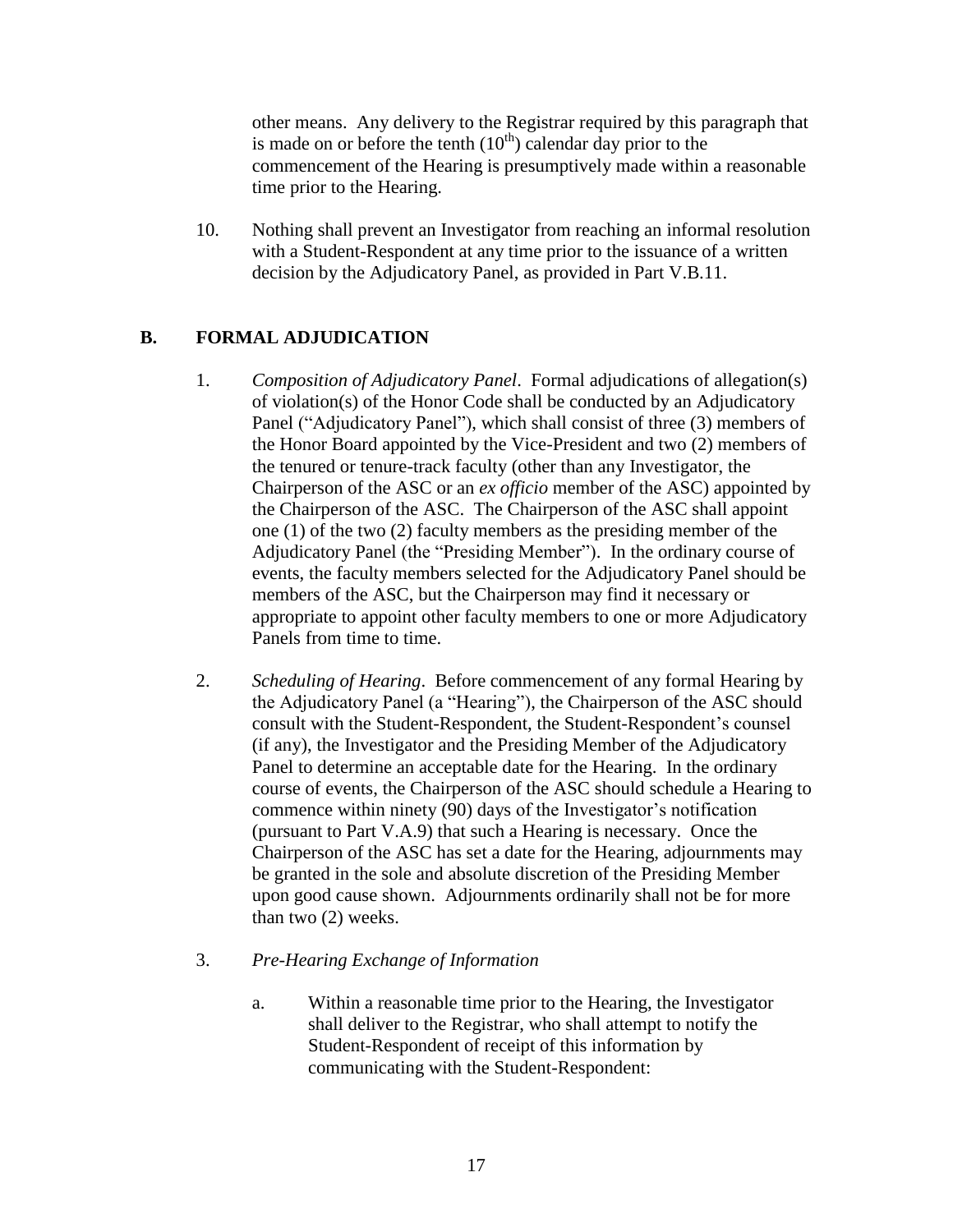- i. A list of any witnesses whom the Investigator intends to call at the Hearing.
- ii. Copies of all documents the Investigator intends to offer at the Hearing.
- iii. Any evidence in the possession or control of the Investigator that tends to exonerate the student or to mitigate the seriousness of any offense.

Any delivery to the Registrar that is made on or before the seventh  $(7<sup>th</sup>)$  calendar day prior to the commencement of the Hearing is presumptively made within a reasonable time prior to the Hearing.

- b. Within a reasonable time prior to the Hearing, the Student-Respondent shall deliver to the Investigator:
	- i. A list of witnesses that the Student-Respondent intends to call at the Hearing.
	- ii. Copies of all documents that the Student-Respondent intends to offer at the Hearing.

Any delivery to the Investigator that is made on or before the seventh  $(7<sup>th</sup>)$  calendar day prior to the commencement of the Hearing is presumptively made within a reasonable time prior to the Hearing.

- c. Failure to timely comply with the disclosure requirements of Part V.B.3.a or V.B.3.b may result, in the sole and absolute discretion of the Adjudicatory Panel, in an adjournment of a case or in the exclusion of evidence or witnesses not timely disclosed. The Adjudicatory Panel also may grant such other relief as it deems appropriate in the exercise of sole and absolute discretion.
- 4. *Conduct of Hearing*. A Hearing and formal adjudication of any alleged violations of the Honor Code shall be conducted pursuant to the following procedures:
	- a. The Investigator shall present the alleged violation(s) of the Honor Code at the Hearing. Such presentation may include, by way of illustration and not by way of limitation, the calling of witnesses and the introduction of documents and other evidence. The Investigator may make this presentation himself or herself or may instead do so by (i) a representative of the Investigator appointed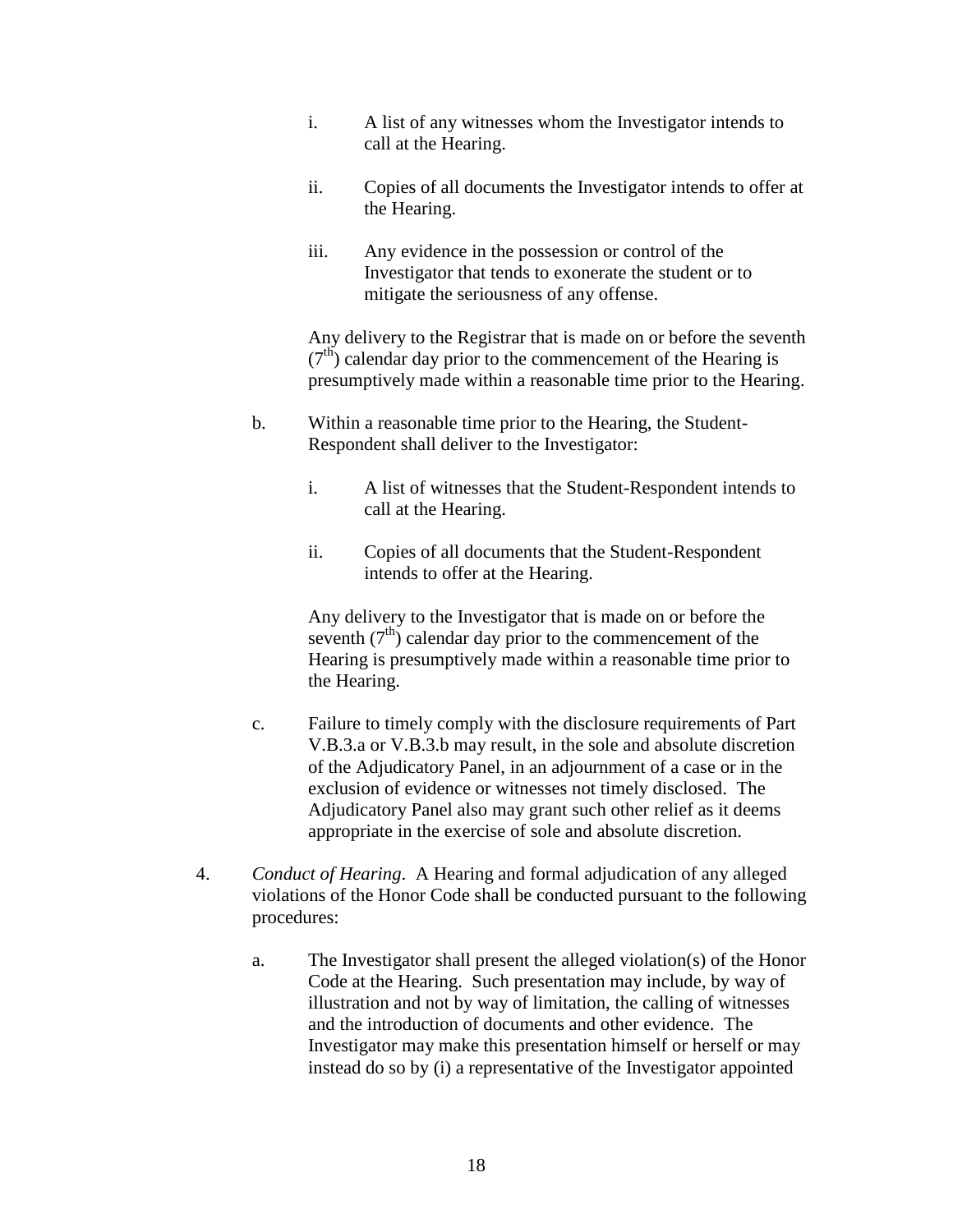by the Chairperson of the ASC; (ii) a faculty member; or (iii) outside counsel.

- b. Formal rules of evidence shall not apply to any Hearing.
- c. Questioning Witnesses
	- i. The Investigator may call, question and cross-examine any witness.
	- ii. The Student-Respondent may call, question and crossexamine any witness.
	- iii. The Adjudicatory Panel may call and question any witness.
- d. Information About Prior Attempts at Informal Resolution
	- i. Neither the Investigator nor the Student-Respondent may disclose to the Adjudicatory Panel whether there was any offer of informal resolution or the terms of that offer.
	- ii. The Adjudicatory Panel may not inquire or consider whether there was any offer of informal resolution or the terms of that offer.
- 5. *Student-Respondent's Rights at the Hearing*
	- a. The Student-Respondent shall have the right to be represented at the Hearing. The representative may be an attorney or anyone else whom the Student-Respondent selects.
	- b. The Student-Respondent shall have the right to appear personally before the Adjudicatory Panel and may make any formal or informal statement or testimony.
	- c. The Student-Respondent may choose whether or not to testify or speak at the Hearing. However, the Adjudicatory Panel may draw an adverse inference if the Student-Respondent chooses to remain silent.
	- d. The Student-Respondent shall have the right to present evidence and to call, question and cross-examine any witness, as set forth in Part V.B.4.c.ii.
	- e. Except as otherwise requested by the Student-Respondent and approved by majority vote of the Adjudicatory Panel, the Hearing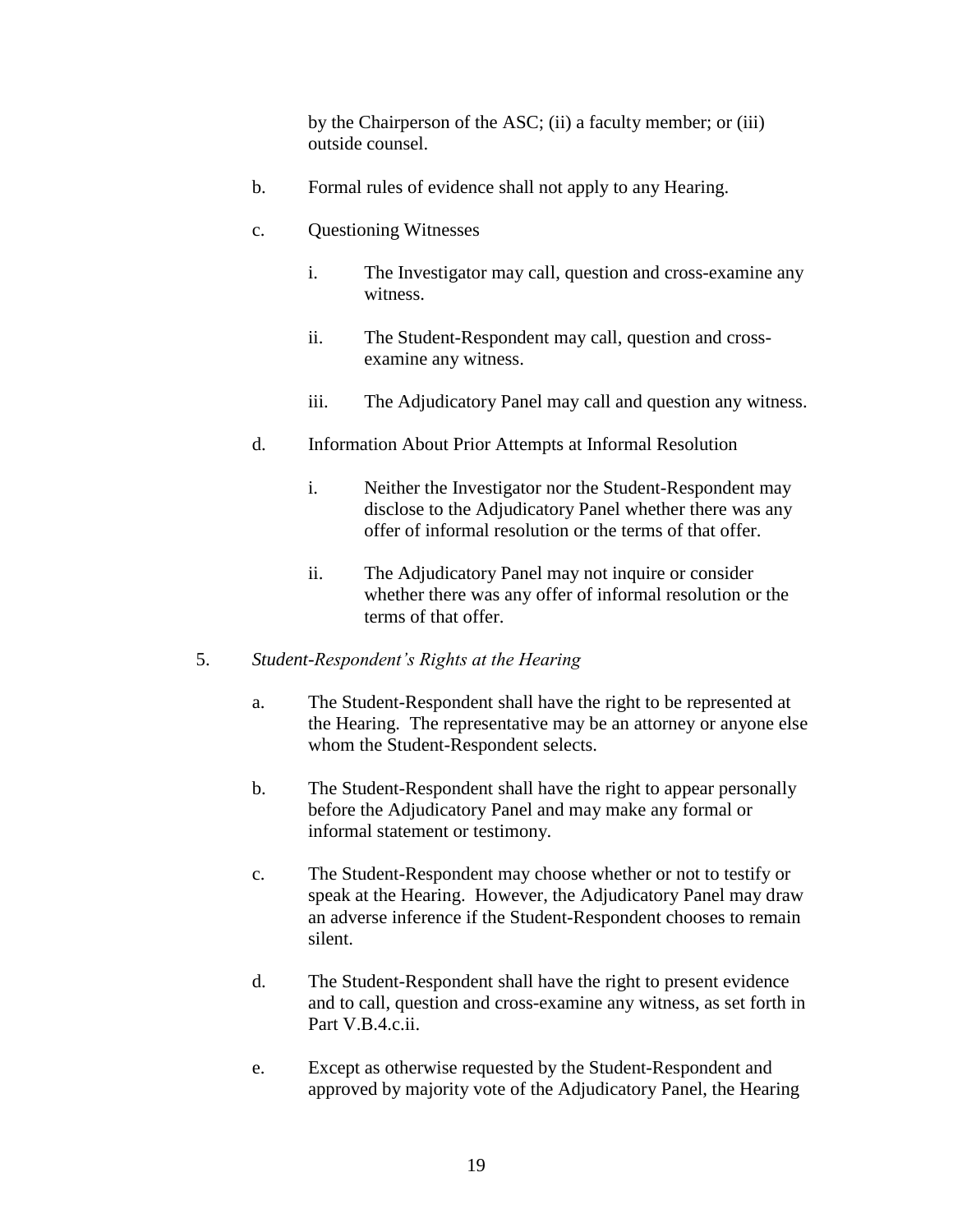shall be closed to persons other than the Student-Respondent, the Student-Respondent's representative, the Investigator, the Investigator's representative, members of the Adjudicatory Panel and witnesses called pursuant to Part V.B.4. Notwithstanding the foregoing, the Adjudicatory Panel may, on its own motion and in its sole and absolute discretion, exclude witnesses from the Hearing during the examination of any other witnesses.

### 6. *Record of Proceedings*

- a. The Adjudicatory Panel shall arrange for a verbatim record, such as a tape recording or transcription, of any Hearing at the expense of the Law School. The Student-Respondent and the Investigator are entitled to a copy of the record without cost.
- b. The verbatim record of the Hearing shall be preserved by the Honor Board as provided in Part VII.A.

#### 7. *Decision-Making by the Adjudicatory Panel; Sanctions*

- a. A violation of the Honor Code shall be established by a preponderance of the evidence.
- b. Evidentiary and procedural rulings shall be made initially by the Presiding Member, subject to reversal by majority vote of the other members of the Adjudicatory Panel. Except as otherwise expressly provided in this Part V.B.7.b, all decisions of the Adjudicatory Panel shall be by majority vote.
- c. All members of the Adjudicatory Panel shall participate in the Hearing and decisions of the Adjudicatory Panel, and the Presiding Member is a voting member of the Adjudicatory Panel, except as otherwise expressly provided in this Part V.B. If, after commencement of the Hearing, a member becomes unavailable or unable to serve, the remaining members of the Adjudicatory Panel, if not fewer than four (4), may decide the case, subject to the majority requirement for decisions by any Adjudicatory Panel acting with four (4) members. In the event than an Adjudicatory Panel acting with only four (4) members is not able to reach a decision by majority vote, the Chairperson of the ASC, in his or her sole and absolute discretion, may (i) dismiss the case or (ii) direct the Vice-President of the Honor Board to appoint an additional student member to the Adjudicatory Panel or (iii) appoint an additional faculty member to the Adjudicatory Panel. If an additional member is appointed, the newly-appointed member shall listen to the recordings or read the verbatim transcript of the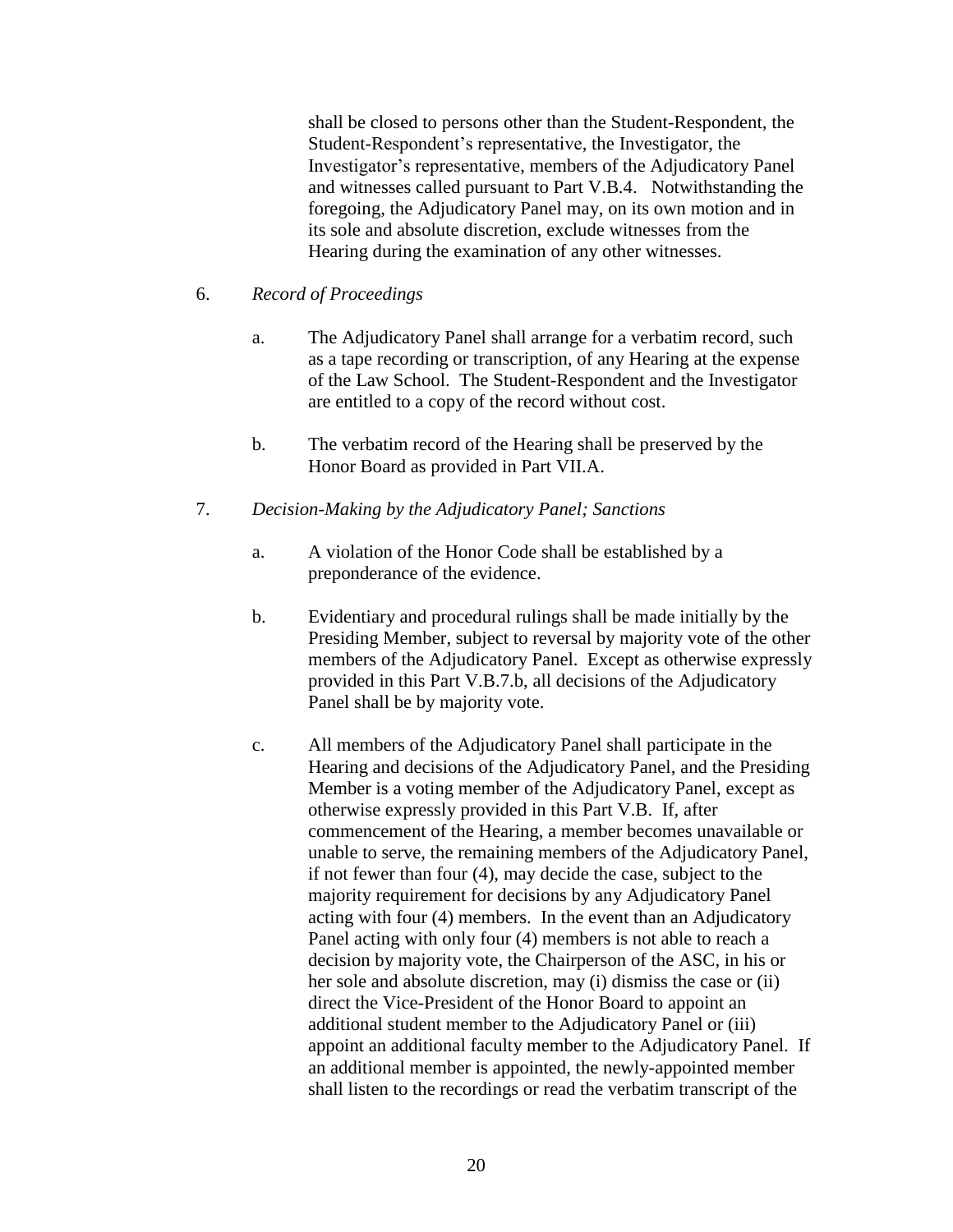proceedings that took place prior to his or her participation and thereafter serve as a full member of the Adjudicatory Panel.

- d. If fewer than four (4) members of the Adjudicatory Panel are available and able to participate, an alternate member shall be appointed by the Vice-President of the Honor Board (if only two (2) student members are then acting) or the Chairperson of the ASC (if only one (1) faculty member is then acting). The substitute member shall listen to the recordings or read the verbatim transcript of the proceedings that took place prior to his or her participation and thereafter serve as a full member of the Adjudicatory Panel.
- e. If the Adjudicatory Panel determines that the Student-Respondent has violated the Honor Code, it shall impose sanctions. The Adjudicatory Panel may impose any of the sanctions listed in Part V.A.2 alone or in combination, and may, in its sole and absolute discretion, impose other academic sanctions alone or in combination with any of the listed sanctions.
- 8. *Timing of Decision*. The Adjudicatory Panel shall decide the case within a reasonable time after completion of the Hearing. Any decision made within six (6) weeks of the date on which the Hearing concludes presumptively is made within a reasonable time.
- 9. *Content of Decision*
	- a. If the Adjudicatory Panel decides that the Student-Respondent violated the Honor Code, it (i) shall issue a written decision that includes a summary of the evidence presented at the Hearing, the bases for the Adjudicatory Panel's finding that the Student-Respondent violated the Honor Code and the sanction(s) imposed by the Adjudicatory Panel; (ii) shall prepare a "Code Violation Notation," pursuant to Part III.B.2.d.i, for inclusion in the Case Reporter, such notation to be added to the Case Reporter once the appeal process has been exhausted and subject in any event to a reversal, alternation or modification by the Appeals Panel; and (iii) may order that any part of the proceedings, including the decision of the Adjudicatory Panel, be entered into the Student-Respondent's official Law School file maintained by the Registrar.
	- b. If the Adjudicatory Panel decides that the Student-Respondent did *not* violate the Honor Code, it shall (i) issue a written decision that shall include a summary of the evidence presented at the Hearing and the bases for the Adjudicatory Panel's finding that the Student-Respondent did not violate the Honor Code; and (ii) prepare a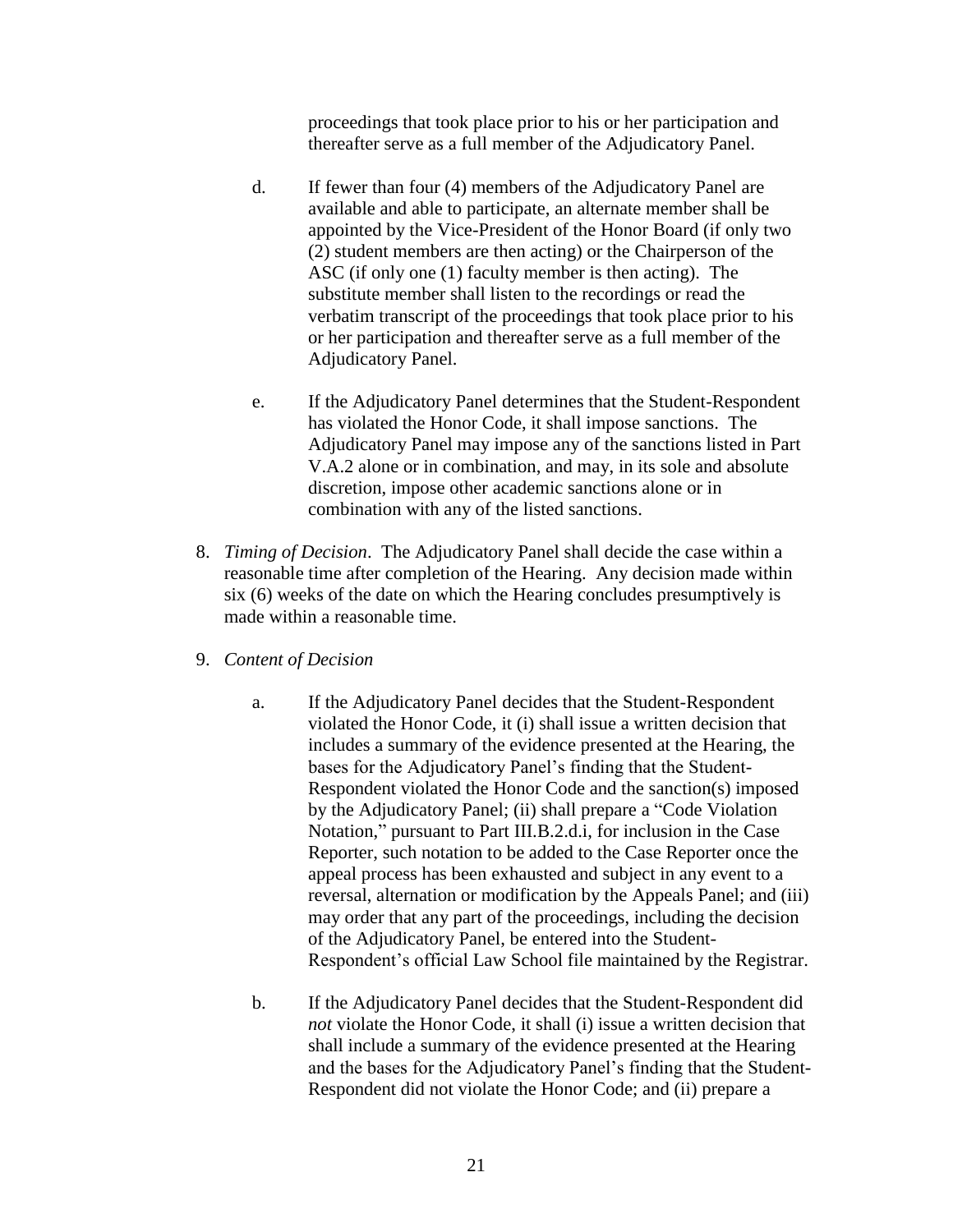"Code Non-Violation Notation," pursuant to Part III.B.2.d.ii, for inclusion in the Case Reporter, such notation to be added to the Case Reporter once the appeal process has been exhausted and subject in any event to a reversal, alternation or modification by the Appeals Panel.

c. The Adjudicatory Panel shall attach to its written decision a blank Notice of Appeal in substantially the following form, including the day and date by which a party must file a Notice of Appeal with the Registrar in order to preserve the right to appeal.

> Procedural Notice to Parties to Proceeding Under Honor Code

Pursuant to Part VI.B of the Honor Code, in any case involving an alleged violation of the Honor Code, either or both of the Student-Respondent and the Investigator may take an appeal from a decision by the Adjudicatory Panel. To take such an appeal, the party who wishes to appeal must file with the Registrar two (2) copies of a written notice of appeal (a "Notice of Appeal") within ten (10) business days from the date of service on the Student-Respondent of the Adjudicatory Panel's decision. One (1) such copy shall be enclosed in an envelope addressed to the Chairperson of the ASC and one (1) such copy shall be enclosed in an envelope addressed to the non-moving party.

There is no prescribed form for a Notice of Appeal.

The required two (2) copies of the Notice of Appeal must be filed with the Registrar on or before 20\_\_, in order for your appeal to be timely. If you do not file your appeal within this time, you lose your right to appeal.

Once you have filed the Notice of Appeal as above, you have fifteen (15) business days (i.e. three calendar weeks if there are no holidays during that period) in which to file with the Registrar two (2) copies of any additional papers in support of the appeal. The papers should be enclosed in envelopes and addressed as above. The non-moving party then has fifteen (15) business days to file its response.

10. *Delivery of Decision*. The Presiding Member of the Adjudicatory Panel shall deliver one (1) copy of the Adjudicatory Panel's decision (with the form of the Notice of Appeal attached) to the Registrar, who shall provide copies to the Investigator and the Chairperson of the ASC. The Chairperson of the ASC shall make reasonable efforts to notify the President of the Honor Board of the decision. The Registrar shall make a good faith effort to inform the Student-Respondent of receipt of the decision. Such communication shall be made by e-mail to the student at his or her Law School e-mail address and by first-class mail to the student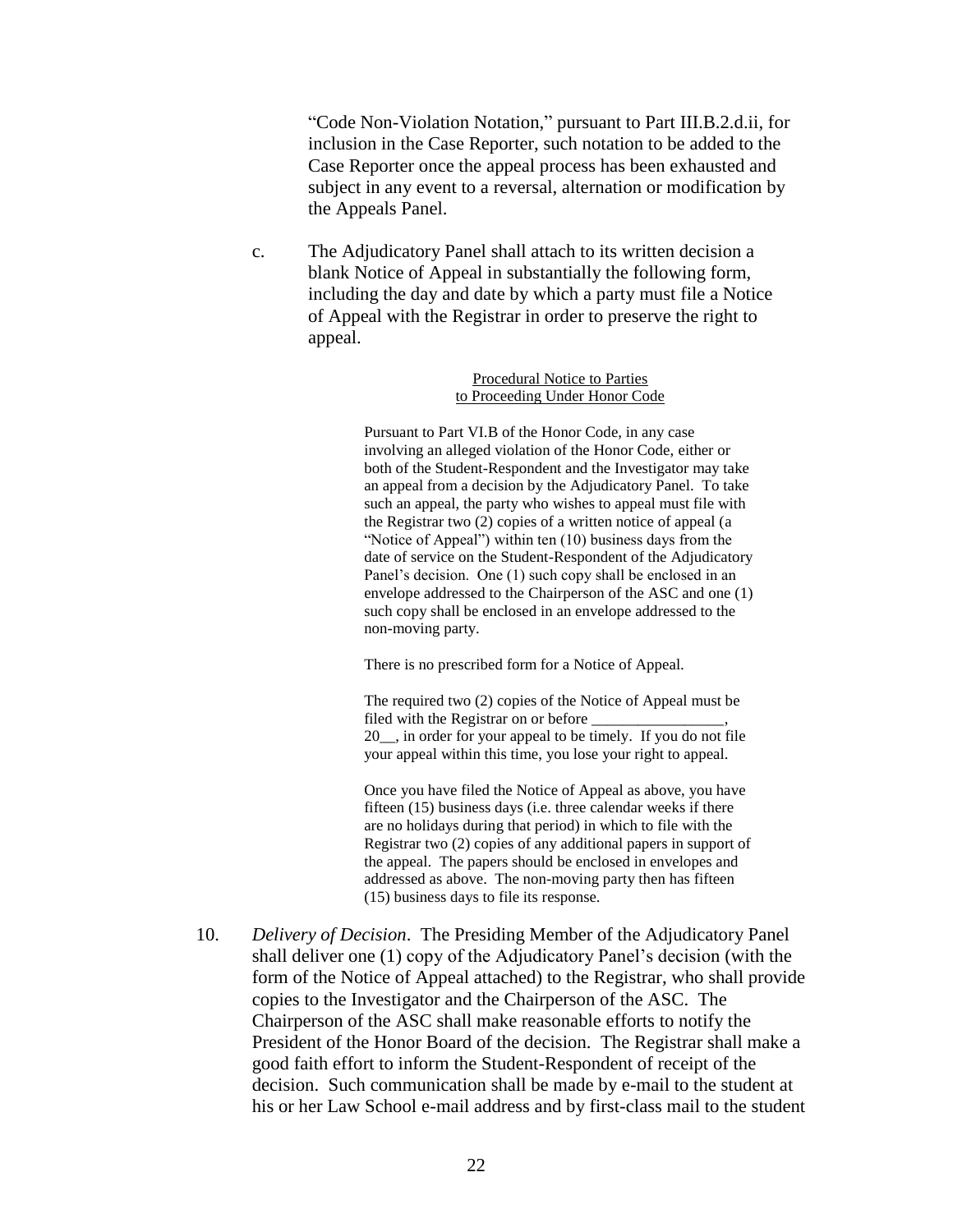at the local address last on file with the Registrar and additionally may be made in person, by telephone or by other means.

11. *Implementation of Decision*. If the Adjudicatory Panel has ordered any sanctions to be imposed against the Student-Respondent, then such sanctions shall be implemented, without modification, by the Dean of the Law School at the expiration of the period within which to file a timely appeal, as set forth in Part VI.B.

# **PART VI: APPEAL**

### **A. APPEALS PANEL**

Each Appeals Panel shall consist of three (3) members of the tenured or tenuretrack faculty appointed by the Chairperson of the ASC. The Appeals Panel may include any member of the faculty (including the Chairperson but excluding an *ex officio* member of the ASC) who did not serve as the Investigator or on the Adjudicatory Panel in the same case. In the ordinary course of events, the faculty members selected for the Appeals Panel should be members of the ASC, but the Chairperson may find it necessary or appropriate to appoint other faculty members to one or more Appeals Panels from time to time.

### **B. FINALITY OF DECISIONS; MANNER OF APPEAL**

- 1. A final decision (as provided in Part V.B.11) of the Adjudicatory Panel that a Student-Respondent did or did not violate the Honor Code and the imposition of any sanctions against a Student-Respondent are the only findings or determinations of the Adjudicatory Panel that may be appealed to an Appeals Panel.
- 2. All decisions of the Adjudicatory Panel shall be final unless the Investigator or the Student-Respondent delivers to the Registrar a written notice of appeal within ten (10) business days from the date of service of the Adjudicatory Panel's decision. In cases of an appeal by the Student-Respondent, the Student-Respondent shall be referred to in this Part VI as the "Student-Appellant." In cases of an appeal by the Investigator, the Student-Respondent shall be referred to in this Part VI as the "Student-Appellee."
- 3. Either or both of the Student-Appellant and the Investigator may take an appeal by delivering two (2) copies of a notice of appeal (a "Notice of Appeal") to the Registrar. One (1) such copy shall be enclosed in an envelope addressed to the Chairperson of the ASC and one (1) such copy shall be enclosed in an envelope addressed to the non-moving party. The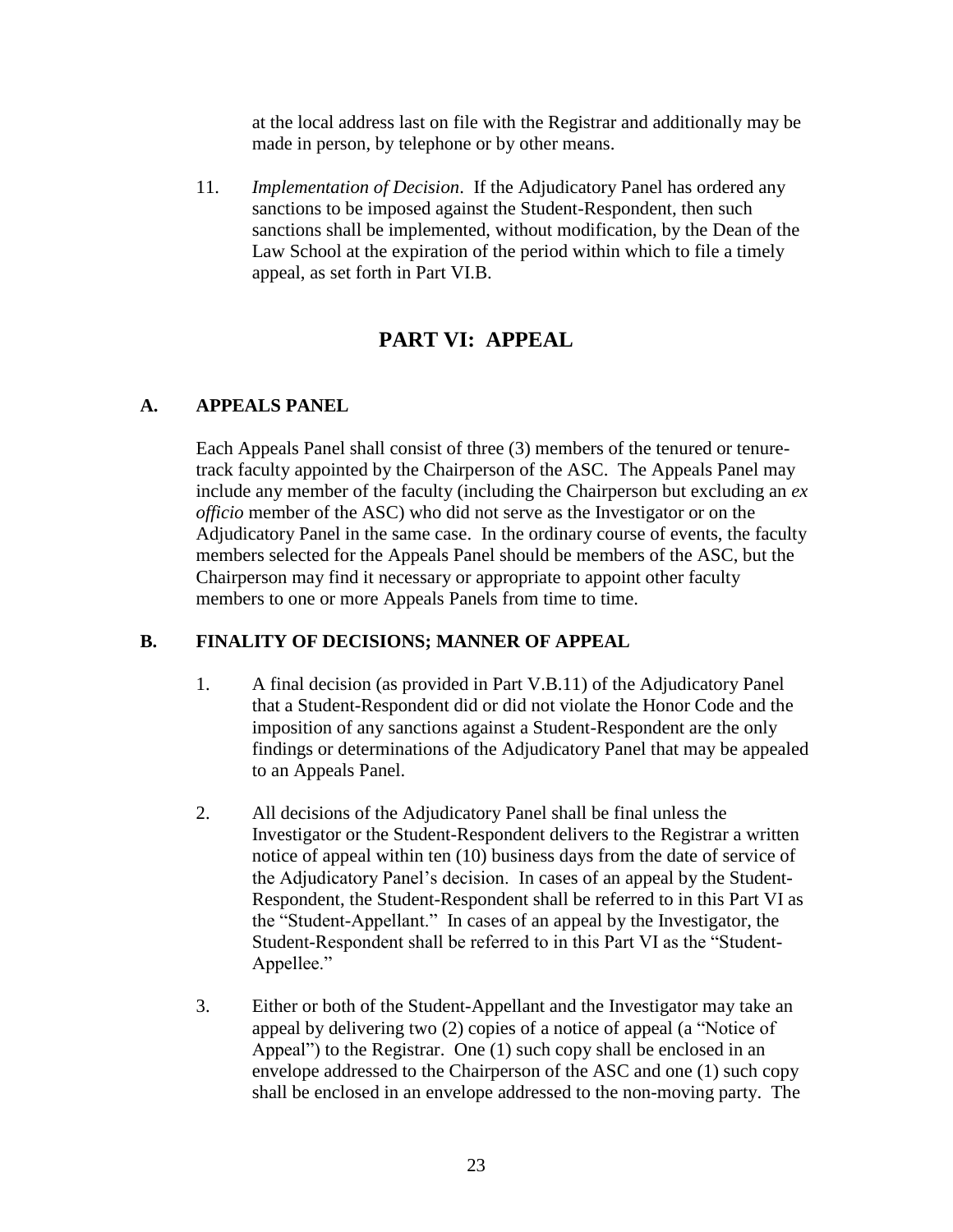Registrar shall forthwith deliver the envelopes to the addressees. The Chairperson of the ASC should make reasonable efforts to notify the President of the Honor Board of receipt of any Notice of Appeal

- 4. The Appeals Panel shall have no power to hear an appeal unless it is taken within the time specified by this Part VI.B.
- 5. The Investigator may proceed in any appeal by (a) himself or herself; (b) a representative of the Investigator appointed by the Chairperson of the ASC; (c) a faculty member; or (d) outside counsel.
- 6. The Student-Appellant or the Student-Appellee, as the case may be, may proceed in any appeal by himself or herself or by any representative, including outside counsel.

### **C. ADDITIONAL INFORMATION PRESENTED ON APPEAL**

- 1. Each of the Student-Appellant and the Investigator, as the case may be, shall have fifteen (15) business days after filing the notice of appeal with the Registrar to file with the Registrar two (2) copies of any additional papers in support of the appeal. One (1) such copy shall be enclosed in an envelope addressed to the Chairperson of the ASC and one (1) such copy shall be enclosed in an envelope addressed to the non-moving party. The Registrar shall forthwith deliver the envelopes to the addressees. The Chairperson of the ASC should make reasonable efforts to notify the President of the Honor Board of receipt of any additional papers in support of the appeal.
- 2. Before the first to occur of (a) the fifteenth  $(15<sup>th</sup>)$  business day after delivery to the Registrar of additional papers pursuant to the provisions of Part VI.B.1., or (b) the thirtieth  $(30<sup>th</sup>)$  business day after filing of the Notice of Appeal pursuant to Part VI.B.3, the non-moving party shall deliver to the Registrar two (2) copies of its response, if any, to the Notice of Appeal and/or additional papers filed. One (1) copy of such response shall be enclosed in an envelope addressed to the Chairperson of the ASC and one (1) such copy shall be enclosed in an envelope addressed to the non-moving party. The Registrar shall forthwith deliver the envelopes to the addressees. The Chairperson of the ASC should make reasonable efforts to notify the President of the Honor Board of receipt of any response to the appeal.
- 3. If an Appeals Panel believes that further fact-finding or adjudication is necessary, it may remand the case to the Adjudicatory Panel for further proceedings.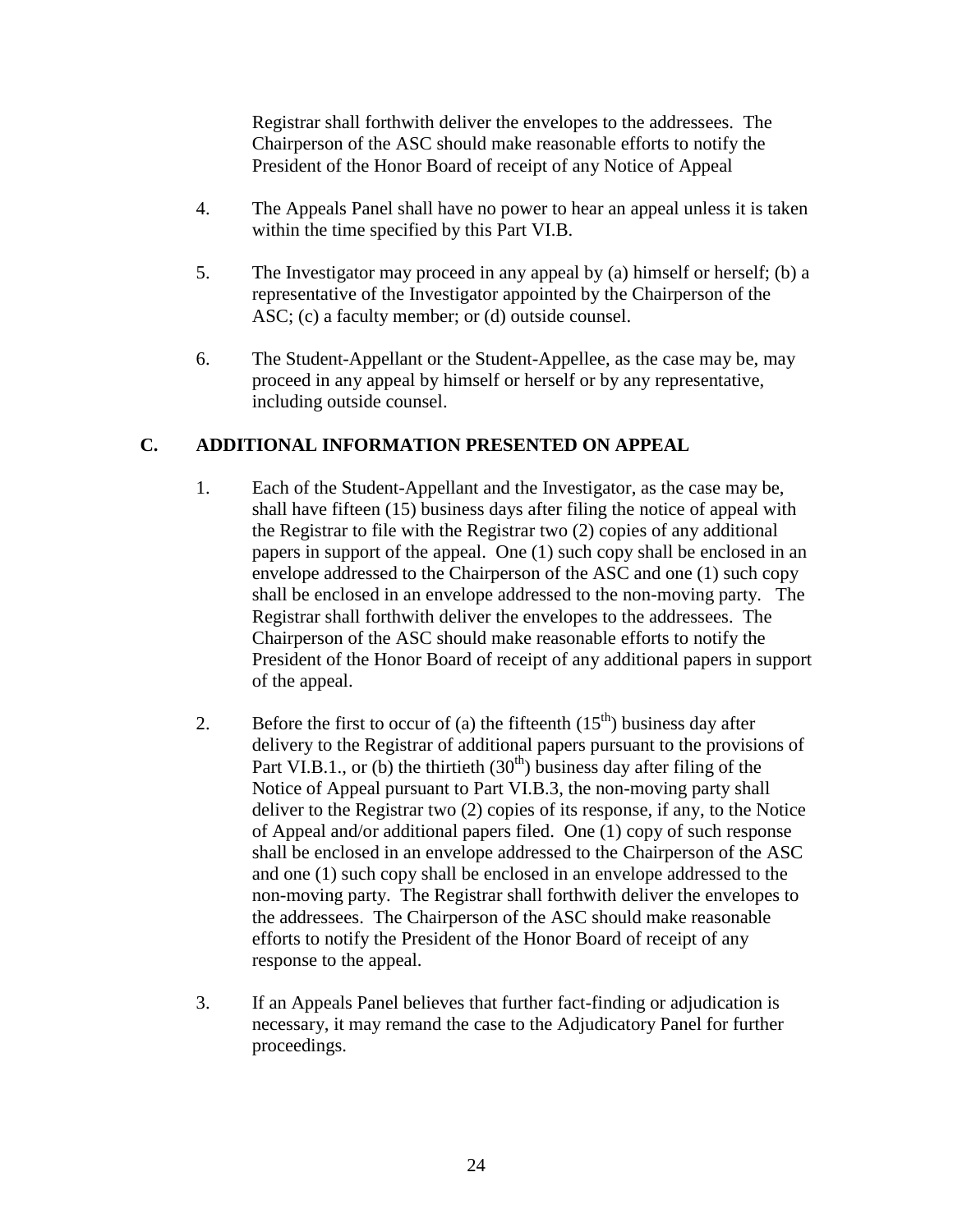4. Prior to the rendering of a decision by the Appeals Panel pursuant to Part VI.E., either party may request that the Appeals Panel remand the case to the Adjudicatory Panel for consideration of evidence that was not introduced during the Hearing. The Appeals Panel may, but is not required, to remand the case to the Adjudicatory Panel if such evidence was not known and reasonably could not have been known by the party seeking to introduce it on appeal and there is a reasonable probability that such evidence would have changed either (a) any determination by the Adjudicatory Panel that a violation of the Honor Code did or did not occur; or (b) any sanction imposed in connection with a violation of the Honor Code.

### **D. CONSIDERATION OF APPEAL**

- 1. The Appeals Panel may, but need not, direct oral argument or submission of written briefs or papers beyond the papers filed in support or opposition of the appeal. The Appeals Panel shall decide the appeal on the basis of the record made at the Hearing, any oral argument directed by the Appeals Panel, papers filed in support or opposition of the appeal and any material directed by the Appeals Panel to be submitted.
- 2. With respect to any finding or decision of the Adjudicatory Panel, whether related to procedure, evidence, the existence of a violation of the Honor Code or the sanction imposed, the Appeals Panel shall not reverse, alter or modify the decision of the Adjudicatory Panel unless the Appeals Panel determines that such finding or decision is arbitrary and capricious. "Arbitrary and capricious" means without reason or unsupported by substantial evidence.
- 3. Formal rules of evidence shall not apply to any appeal.

### **E. DECISION ON APPEAL**

- 1. The Appeals Panel shall act by majority vote. In the event than an Appeals Panel is not able to reach a decision by majority vote, the decision of the Adjudicatory Panel shall remain unchanged.
- 2. The Appeals Panel shall deliver to the Registrar written notice of its decision on appeal, or its failure to reach a decision to the Registrar, who shall provide copies to Investigator and the Chairperson of the ASC. The Chairperson of the ASC shall make reasonable efforts to notify the President of the Honor Board of the decision. The Registrar shall make a good faith effort to inform the Student-Respondent or the Student-Appellee, as the case may be, of receipt of the decision by communicating with such student, whether in person, by telephone or by other means. The Registrar also shall send a copy of the decision to the Student-Appellant or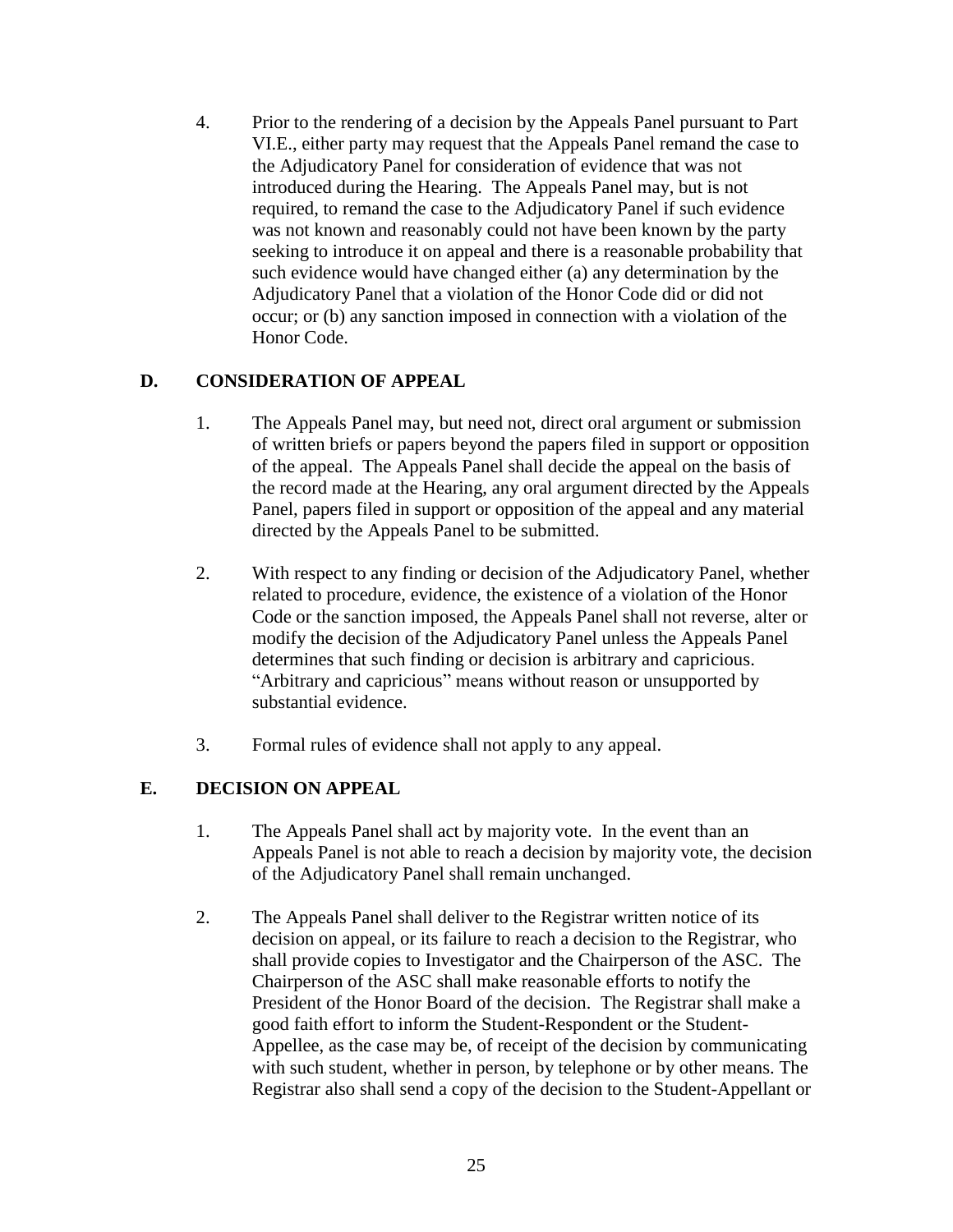the Student-Appellee, as the case may be, to the student at the student's Law School e-mail address and to the last local address provided by the student to the Registrar.

- 3. The Appeals Panel need not state a reason for its decision unless it reverses, alters or modifies a formal decision of or imposition of sanctions by the Adjudicatory Panel, in which case the Appeals Panel shall state with specificity the manner in which the Adjudicatory Panel's decision or imposition of sanctions was arbitrary and capricious. If the Appeals Panel believes that any alterations or modifications in the "Code Violation Notation" or "Code Non-Violation Notation" prepared by the Adjudicatory Panel are necessary, the Appeals Panel shall so specify in its decision.
- 4. After the Appeals Panel issues its decision and all proceedings in the case have concluded, the Honor Board shall finalize and publish a "Code Violation Notation" or a "Code Non-Violation Notation" as provided in III.B.2.d.

# **F. IMPLEMENTATION OF SANCTIONS**

Upon conclusion of the appellate process, the Dean of the Law School shall, without modification, forthwith implement any sanctions imposed by the Adjudicatory Panel and not otherwise overturned or modified by the Appeals Panel.

### **G. FINALITY OF DETERMINATIONS BY APPEALS PANEL**

There shall be no appeal of any kind whatsoever, whether to the Dean of the Law School or to any other person, from any finding or decision of an Appeals Panel.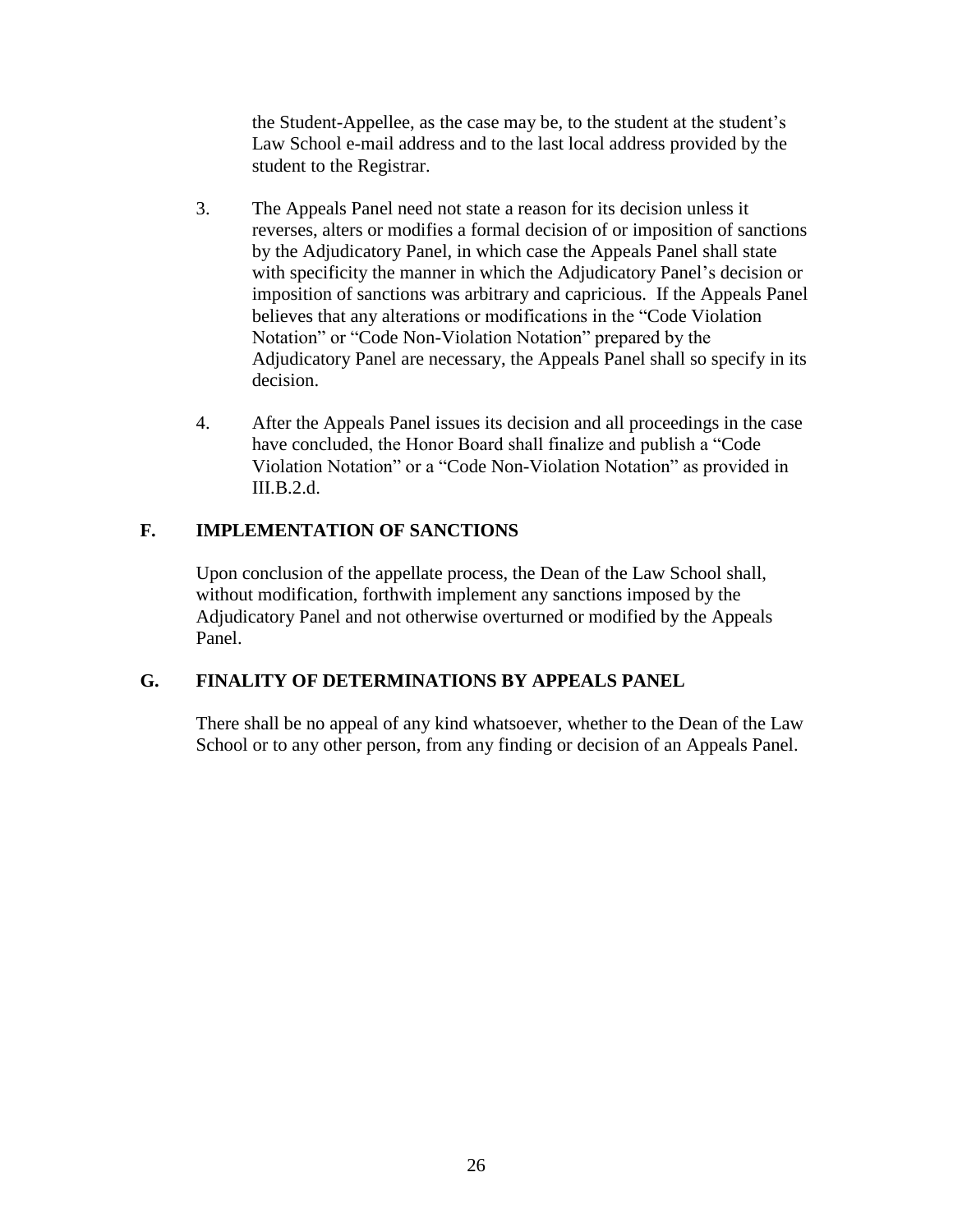# **PART VII: RECORD-KEEPING AND MISCELLANEOUS PROCEDURAL MATTERS**

#### **A. RETENTION OF RECORDS**

- 1. The Chairperson of the ASC shall retain a copy of any formal decision by an Adjudicatory Panel or an Appeals Panel. Decisions of any Adjudicatory Panel or Appeals Panel are not binding or precedential in any way. Such decisions shall not be made available to any person other than members of the Honor Board and the Law School faculty.
- 2. In the case of an allegation resulting in a Code Violation Notation, the Honor Board shall retain all records of such case.
- 3. In the case of an allegation resulting in a Code Non-Violation Notation, the Honor Board shall advise the Student-Respondent, the Student-Appellant or the Student-Appellee, as the case may be, that the bar examiners of any state to which the student applies for admission to the bar may request information about the circumstances of any Honor Code violation alleged to have been committed by the applicant, and that in the event of such request, it may be to the student's advantage to have the full file available. If, within ninety (90) days after the final disposition of an allegation resulting in a Code Non-Violation Notation, the Student-Respondent, the Student-Appellant or the Student-Appellee, as the case may be, so requests in writing, the Honor Board shall retain all records and papers relating to that allegation. If the student does not make a timely request, the Honor Board shall destroy all records and papers relating to that allegation, other than the entry in the Case Reporter. Notwithstanding the foregoing, no person other than the Chairperson of the ASC or an Officer of the Honor Board should access any file maintained pursuant to this paragraph without the written permission of the Student-Respondent, the Student-Appellant or the Student-Appellee, as the case may be.
- 4. Any records retained pursuant to this Part VII.A shall be maintained by the Honor Board for a period of seven (7) calendar years from the date of final disposition of the case, after which time the Honor Board shall destroy all such records, other than the entry in the Case Reporter.

### **B. EXCEPTIONS TO TIME GUIDELINES AND PERIODS**

1. During each Fall, Spring and Summer Term, beginning ten (10) calendar days prior to the first examination in that term's examination period and continuing until the day following the day regularly scheduled for makeup examinations for that term, there shall be a moratorium on all informal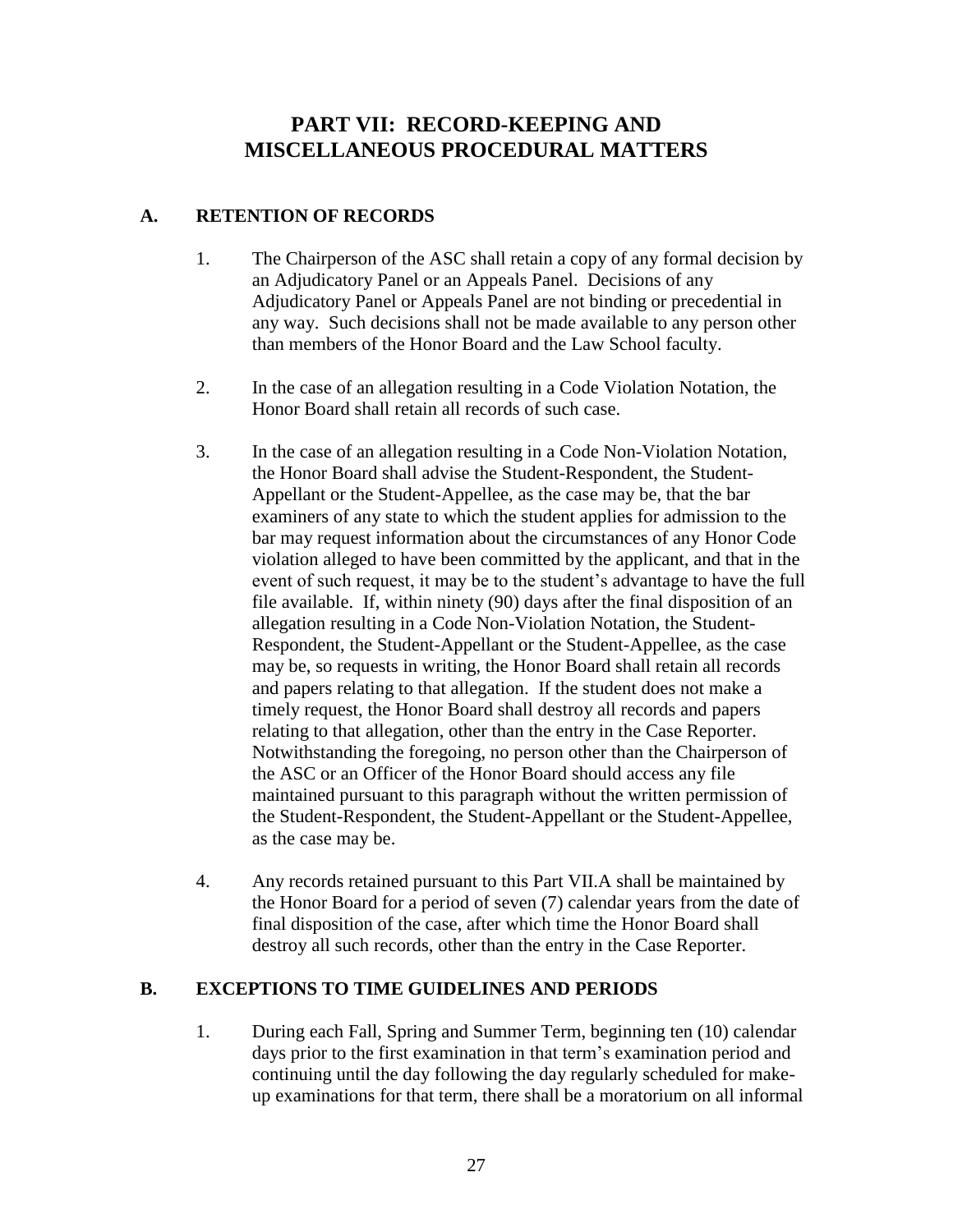and formal proceedings under the Honor Code. For any matter pending at the beginning of such a moratorium period, all time limits under the Honor Code shall be extended by the number of calendar days in the moratorium period.

2. During school vacations, all timing guidelines, presumptively reasonable time periods and other temporal requirements for informal proceedings, formal adjudications and appeals may be extended by the Chairperson of the ASC at his or her sole and absolute discretion. Any such extension ordinarily should not exceed the number of calendar days of the school vacation. Notwithstanding the provisions of this subsection, the ASC should use its best efforts to process promptly cases of students in their final semester of study, irrespective of vacations.

### **C. REGISTRAR AS AGENT FOR SERVICE OF PROCESS**

- 1. *Duty to Provide Current Address.* Each student has a continuing duty to provide the Registrar with a valid and accurate local address at which he or she may receive first-class mail from the Registrar.
- 2. *Delivery and Service on Registrar.* The Registrar is every student's agent for service of process under the Honor Code. Delivery or service of any notice, decision, documents or materials on the Registrar shall be deemed immediately effective with respect to the applicable student. The Registrar also is the agent of the Investigators and the Chairperson of the ASC for service of process. Delivery or service on the Registrar automatically satisfies the requirements of this Honor Code that such delivery be made to or on any student, Investigator or Chairperson of the ASC.
- 3. *Communicating Information to Students*. If the Registrar receives for or on behalf of a student any notice, decision, documents or materials relating to the Honor Code or any proceeding hereunder, the Registrar shall make a good faith effort to inform such student of receipt of the same by communicating with the student. This communication shall be made by e-mail to the student at his or her Law School e-mail address and by first-class mail to the student at the local address last on file with the Registrar and additionally may be made in person, by telephone or by other means. Actual receipt by the student himself or herself of any notice, decision, documents or materials relating to the Honor Code or any proceeding hereunder is not required, and a student shall be deemed to have received such communication seven (7) business days after the Registrar has sent the same both to the student's Law School e-mail address and by first-class mail to the student at the local address last on file with the Registrar. The failure of a student to receive any notice, decision, documents or materials relating to the Honor Code or any